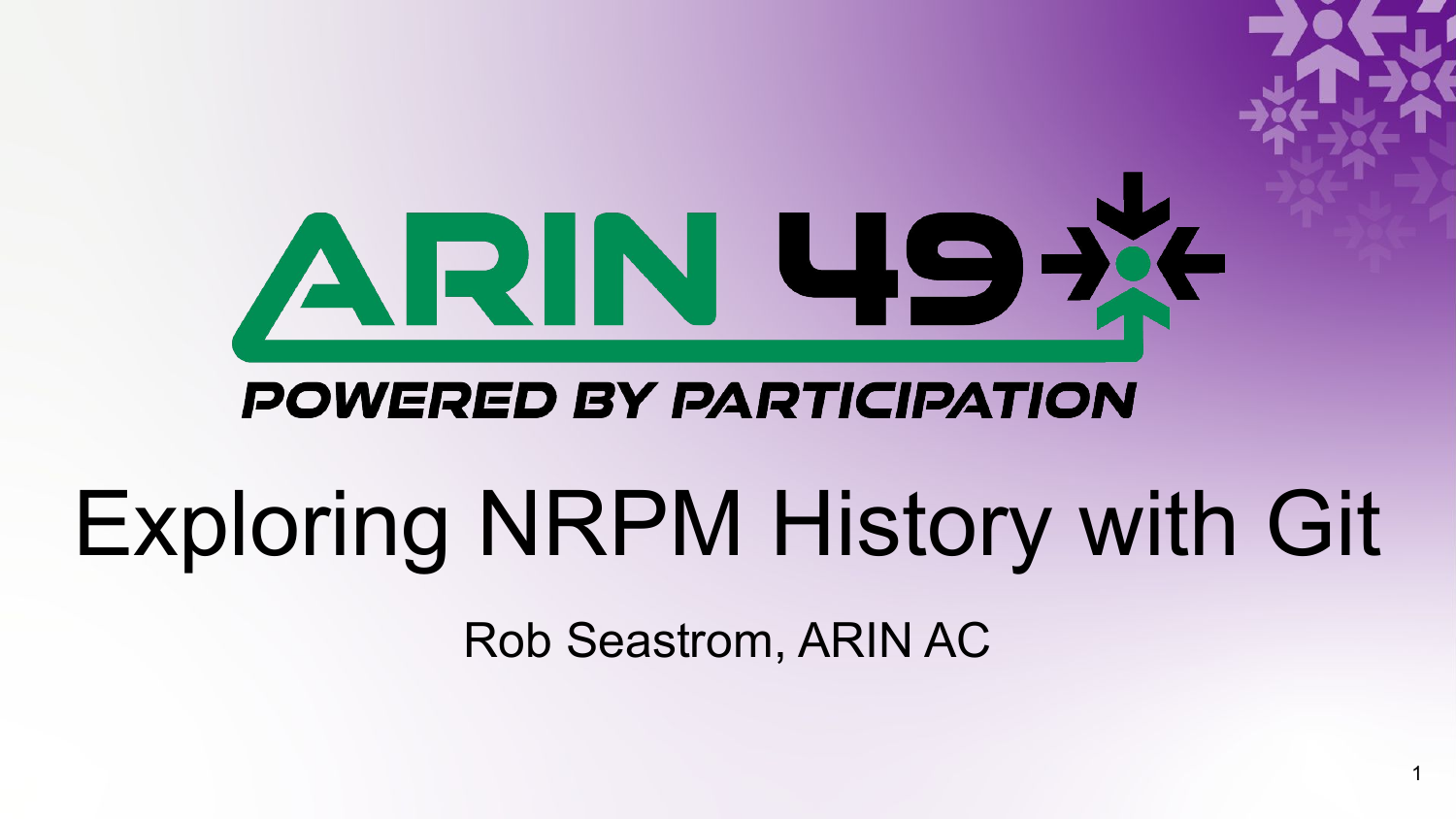#### What is the NRPM?

The Number Resource Policy Manual (NRPM) is ARIN's policy document. It contains the entirety of all current ARIN number resource policy.

It *does not* include problem statements, slides, mailing list traffic, floor discussions or other contextual artifacts from the discussion that surrounded the adoption of a specific policy item.

Current version is at <https://www.arin.net/participate/policy/nrpm/>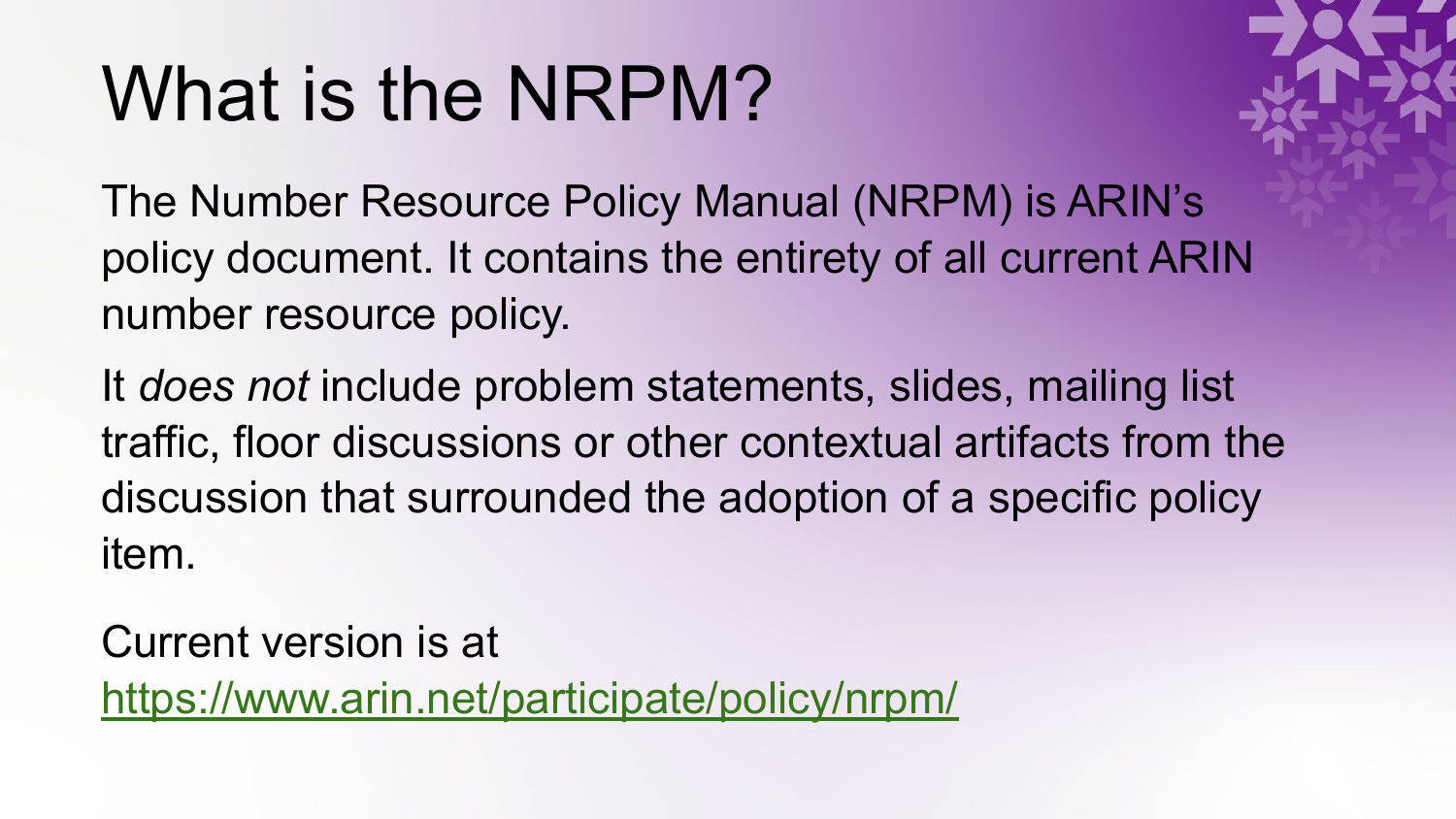#### Why is history important?

We are at the point in ARIN's organizational maturity where there is policy language that has potentially outlived its usefulness or refers to situations that have been overtaken by events (such as IPv4 runout).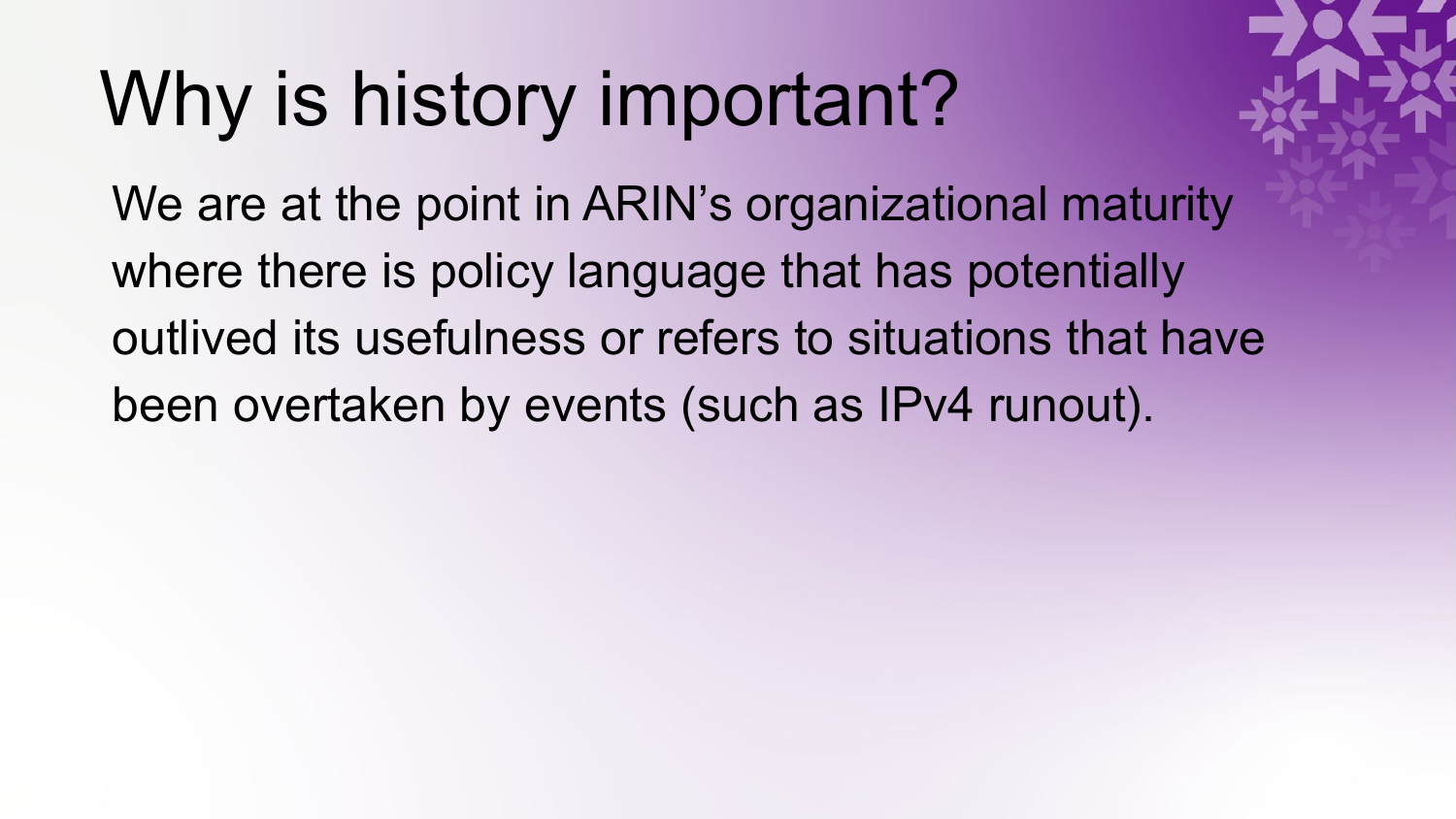## Why is history important?

There are cleanup efforts underway both from community-submitted policy proposals and Advisory Council working groups.

The historical context of why a given policy item is there can inform current discussion:

- •When we are considering modification of existing policy language
- •When we are considering deletion of existing policy language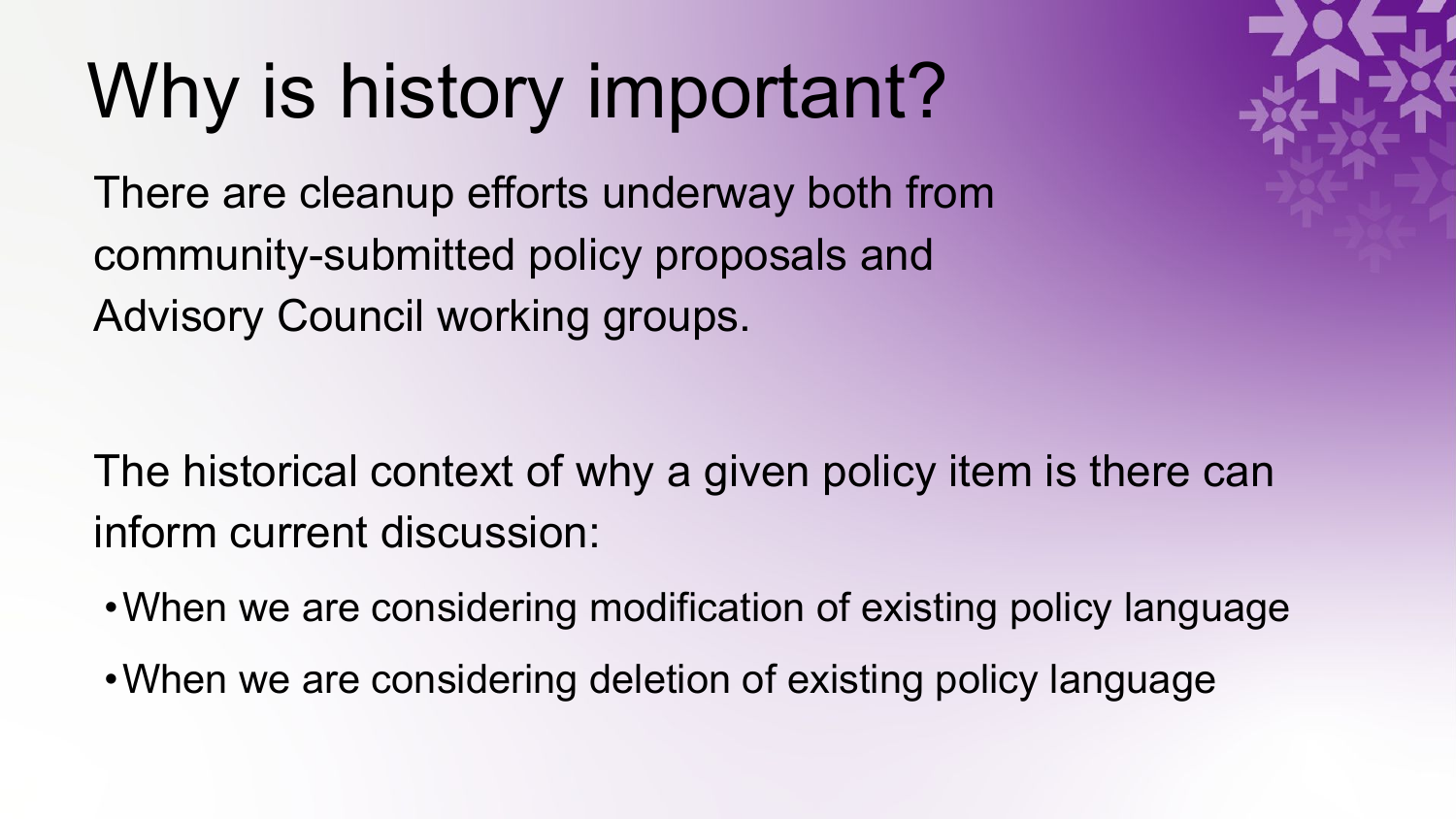#### What is the PDP?

The Policy Development Process (PDP) is how changes to the NRPM are proposed, discussed by the community, and ultimately discarded or applied to the NRPM.

The PDP can be found at <https://www.arin.net/participate/policy/pdp/>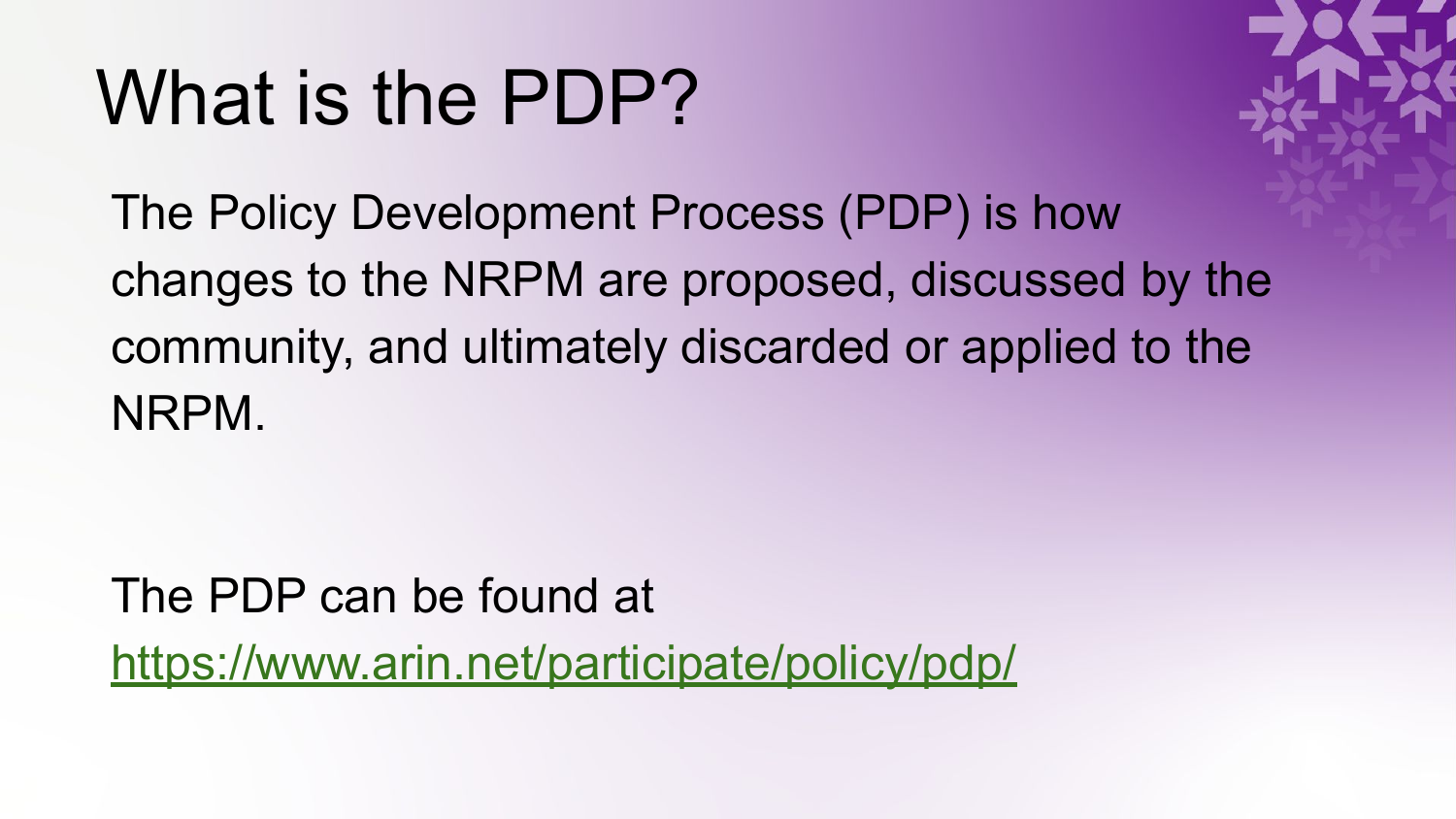#### CliffsNotes™ PDP

- •Proposal (prop-xxx)
- •Draft policy (arin-YYYY-NN) (*community discussion)*
- •Recommended Draft Policy (*community discussion)*
- •AC meeting, motion to forward to the Board
- •Board action validating that the public policy process has been followed

**Result**: edits and new NRPM version published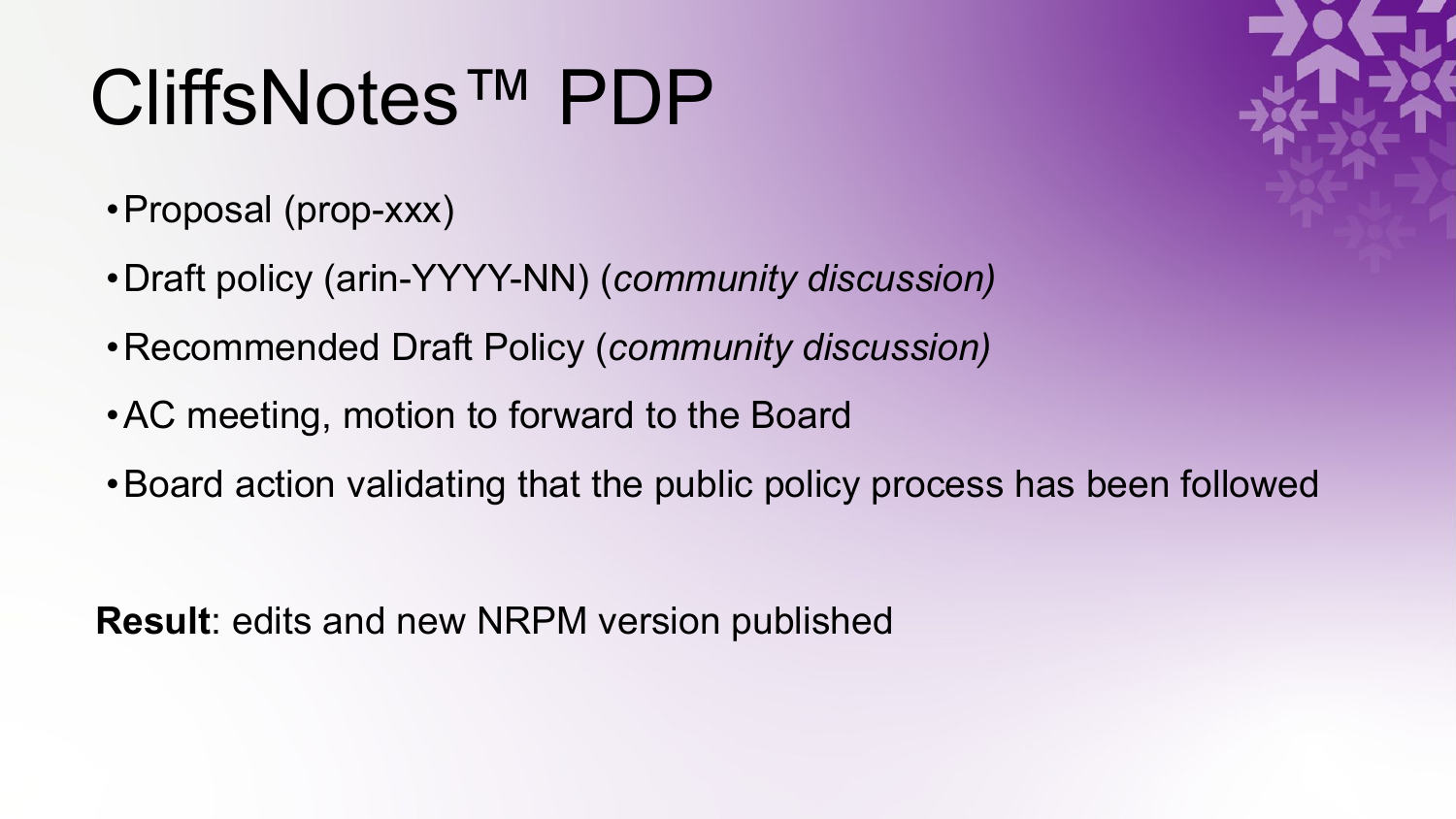#### Last two steps bunch stuff up

*•AC meeting, motion to forward to the Board*

*•Board action validating that the public policy process has been followed*

The final two steps in the timeline result in a small number of changes to the NRPM per year. In other words, fewer PDP changes per year than policy proposals. Finding out which version of the NRPM introduced or changed text is a good jumping off point for finding historical context.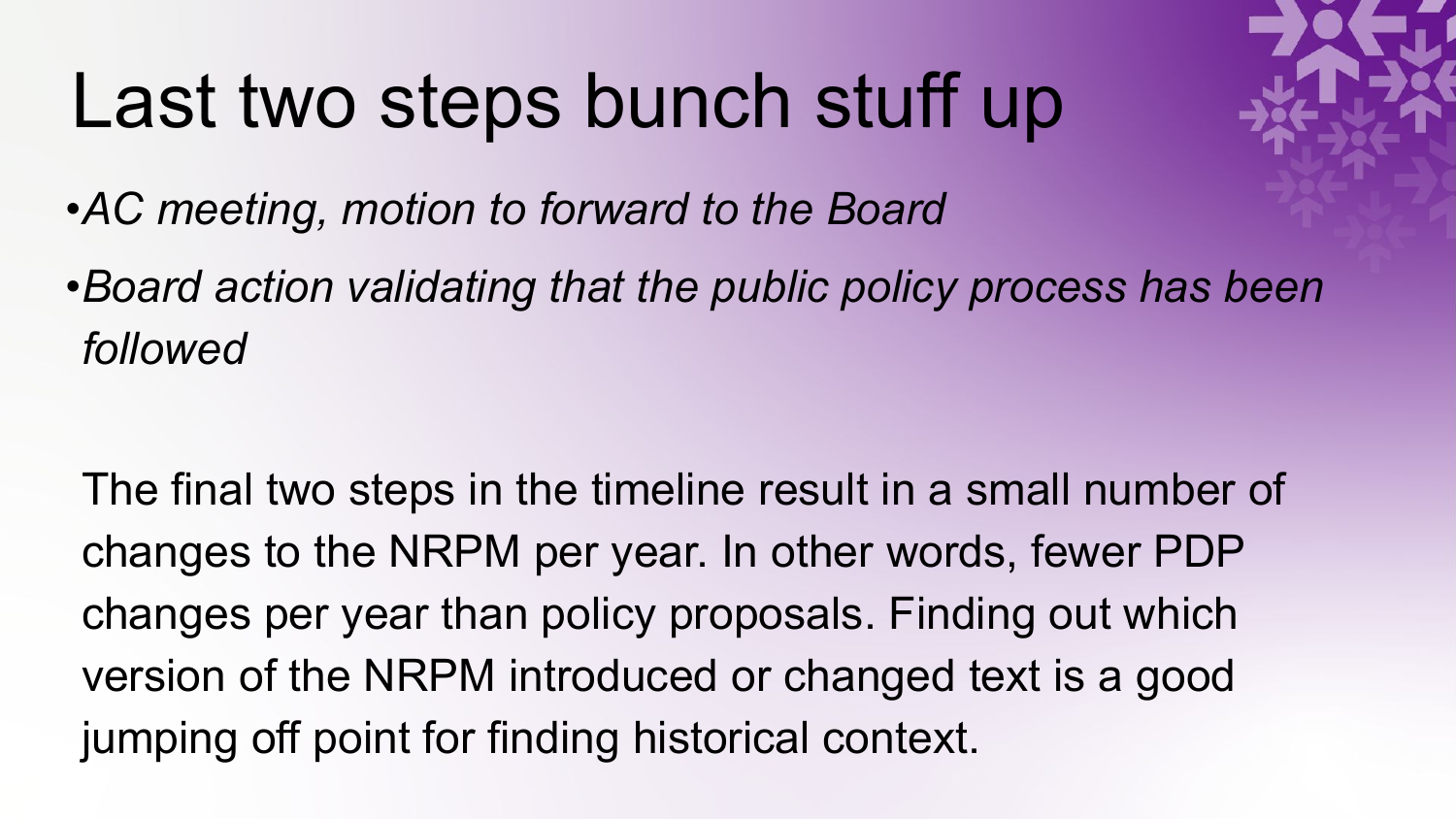#### Other avenues into the NRPM



- We have had one case of emergency policy enactment (2009 transfer policy) and two cases of emergency policy suspension (2017? Renumbering-for-aggregation policy and 2019 waitlist suspension)
- Details of this avenue are out of scope for this discussion, but you can read the PDP at <https://www.arin.net/participate/policy/pdp/>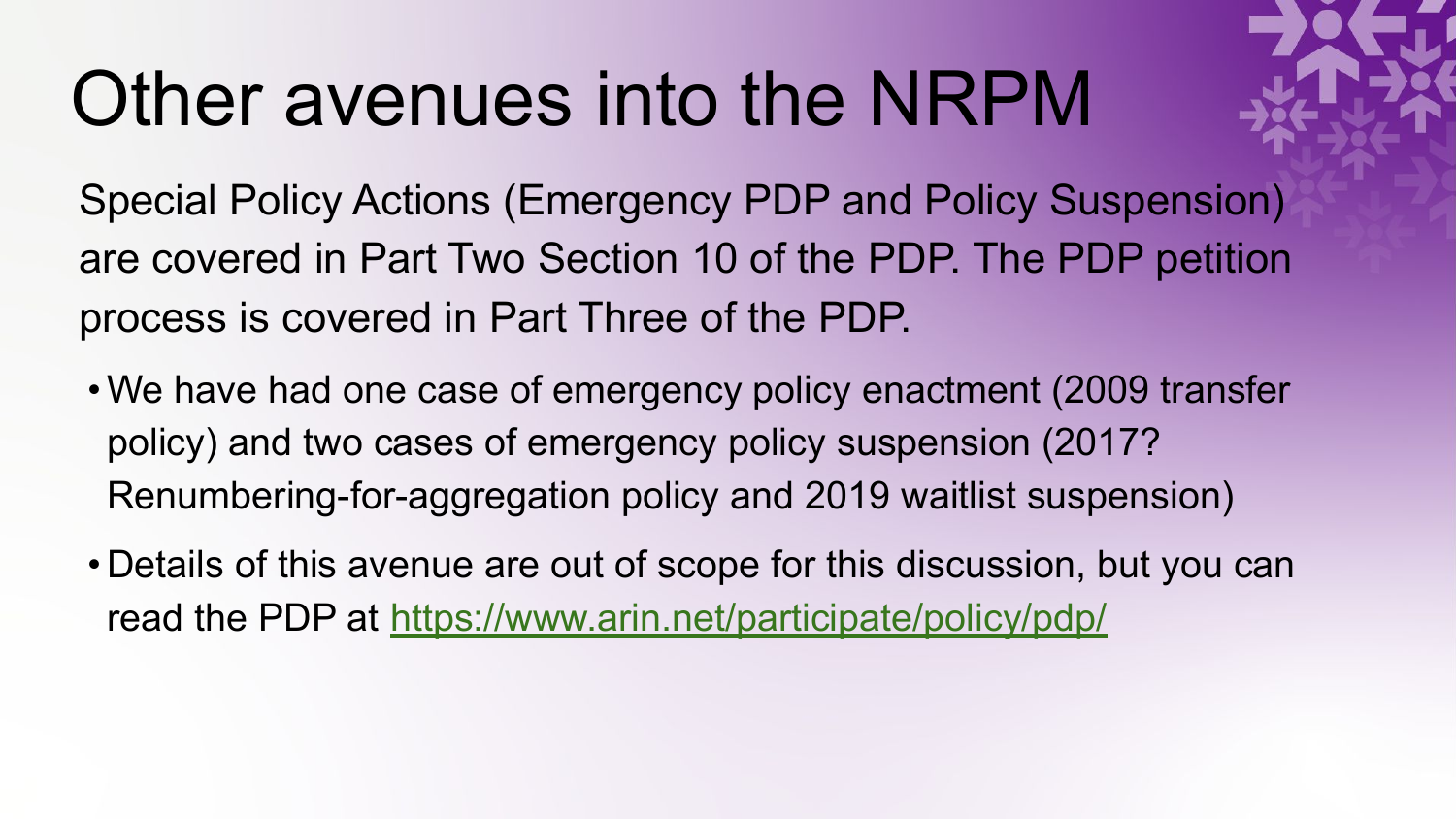#### Board action required



**Bottom line:** Board action is required for a change to the published PDP. You can get context by reading the Board minutes for the meeting preceding a change.

**Caveat:** How have Special Policy Actions been reflected in the published NRPM and git repo?

Special Policy Actions *may not result in a published change* to the NRPM because:

- They are intended to be temporary and ratified by the community at a future PPM
- "Publish an updated Number Resource Policy Manual" is not specifically called out as a step in PDP Part 2 Section 10 as it is in Part 2 Section 9 for the (regular) Policy Development Process.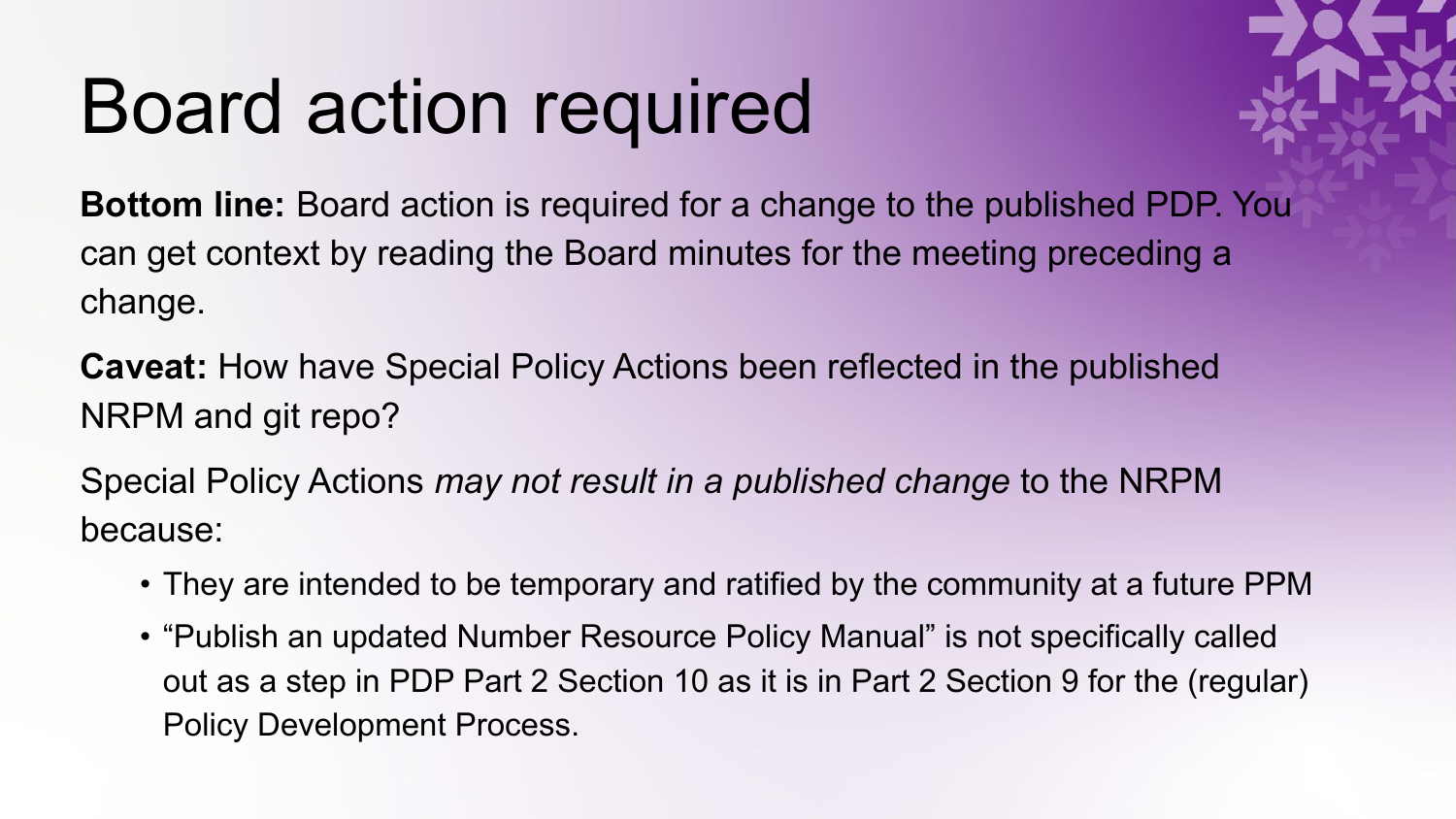#### OK, so how do we find it?

- Can't just search for NRPM text in policy proposal archives.
- Line breaks pose a problem.

Before the first version of the PDP in 2009, there was the Internet Resource Policy Evaluation Process (IRPEP), which evaluated policy differently and did not require specific policy language.

History of the IRPEP, for the curious, can be found at:

[https://www.arin.net/vault/participate/meetings/reports/ARIN\\_XXII/PDF/tuesday/einar\\_O PH\\_IRPEP\\_History\\_LA.pdf](https://www.arin.net/vault/participate/meetings/reports/ARIN_XXII/PDF/tuesday/einar_O%20PH_IRPEP_History_LA.pdf) The first version of the PDP was published on 7 January 2009. Various versions of the IRPEP and PDP can be found at <https://www.arin.net/participate/policy/pdp/archive/>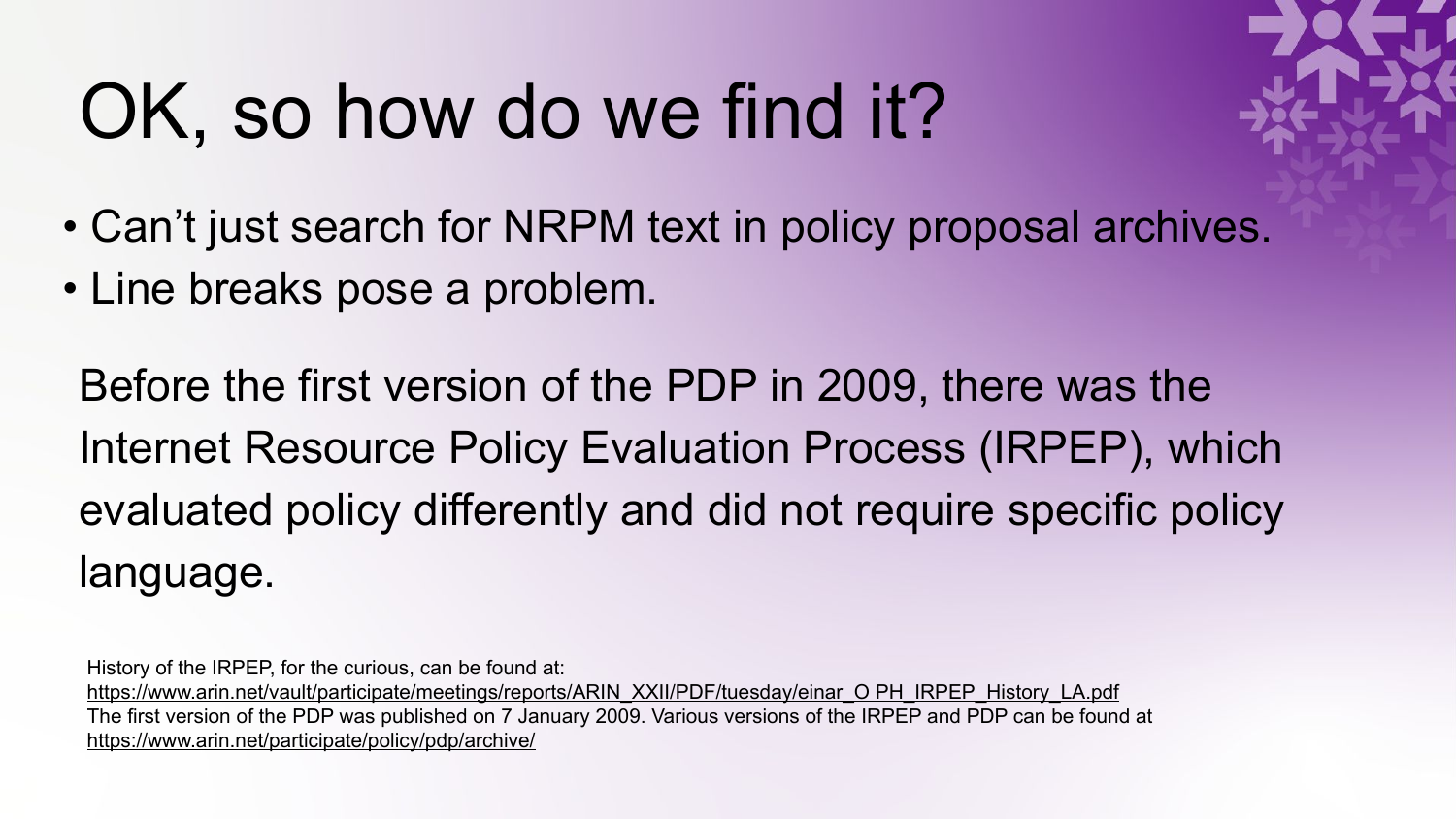#### The Question

When probing history, the question we are trying to answer is:

#### *In what version of the NRPM did "this text" first appear?*

When we have that information, we can find out what policy proposal caused the text to be inserted, which leads to slide decks, mailing list discourse, etc.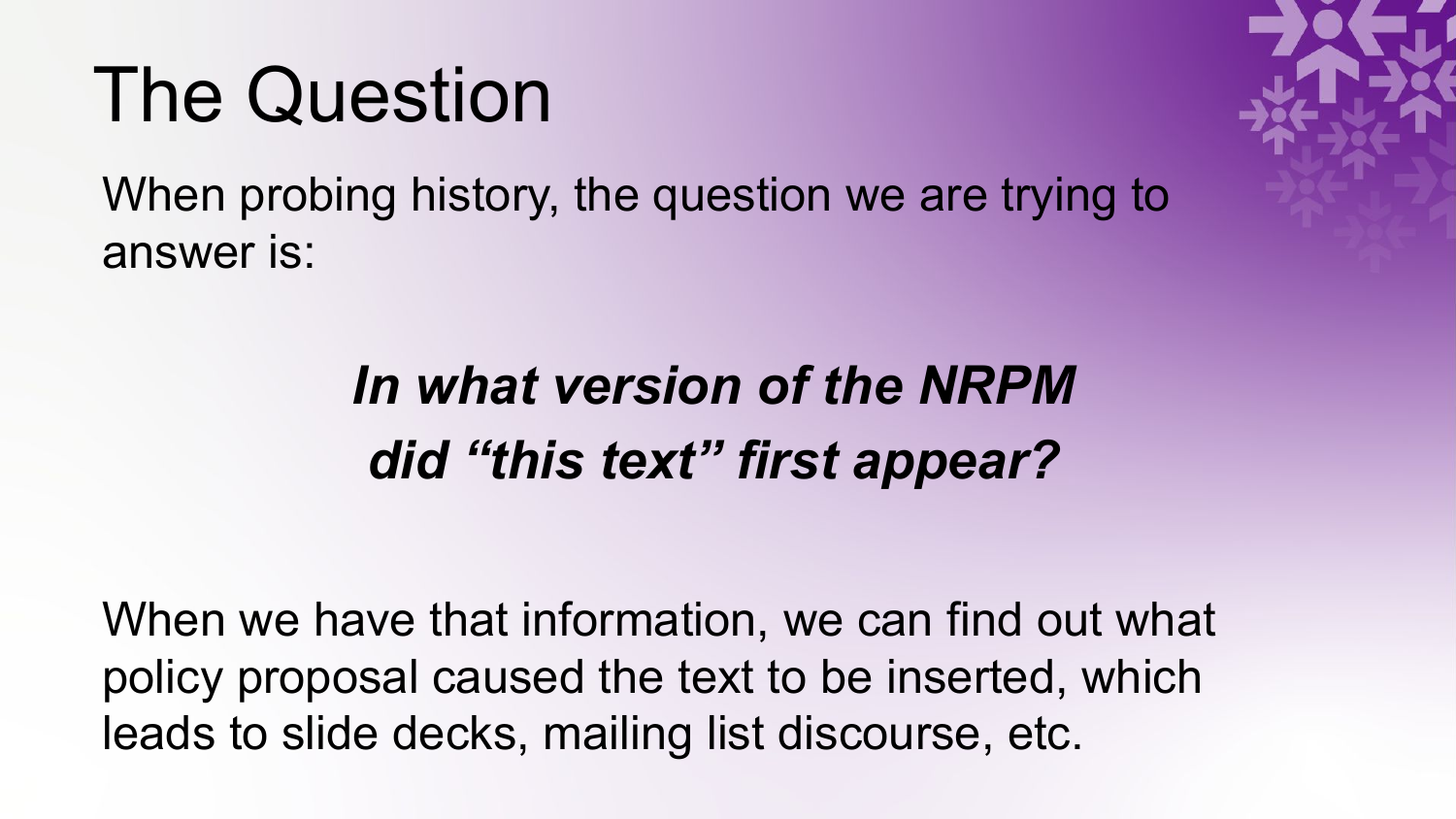#### Good news, less work

A binary search\* of all archived versions of the NRPM would be possible, but painful.

#### Since 2018, the NRPM has been available in Markdown format as a Git repository.

*\* Binary search just means start in the middle of the timeline to see if the changes are more recent or less recent, then iterate until one finds the change.*

*Credit to Owen DeLong for making the suggestion and Sean Hopkins for all the hard work necessary to make NRPM-in-Git happen*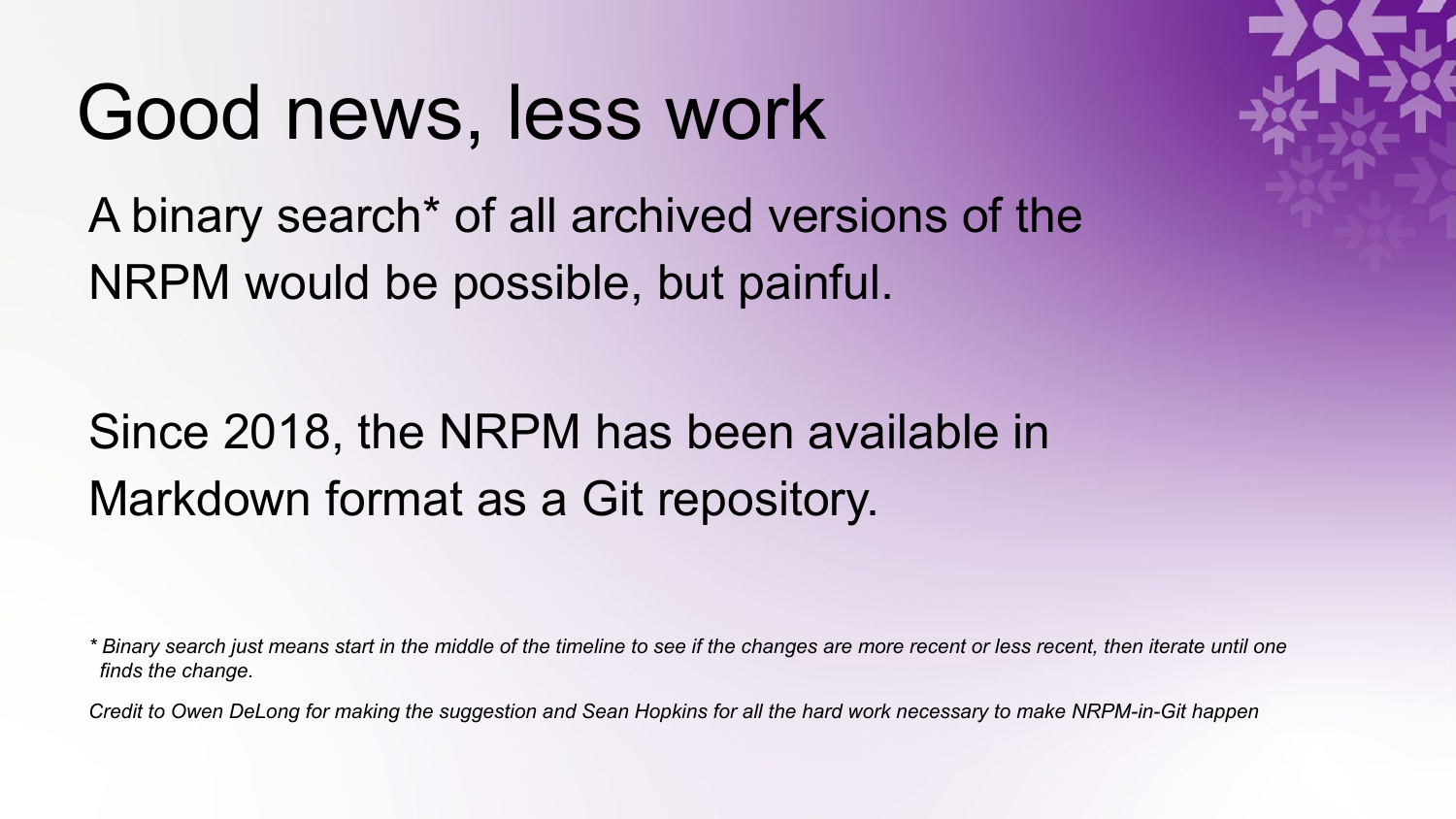### What is Markdown?

- 
- Markup language (i.e. basic text formatting) for use with a plain text editor
- •Intended to be appealing to human readers in its source code form
- Not what-you-see-is-what-you-get (i.e. Word or Google Docs)
- •Popular for use in online forums and wikis
- Developed in 2004 by John Gruber (daringfireball) and Aaron Swartz
- •Examples on Wikipedia: <https://en.wikipedia.org/wiki/Markdown>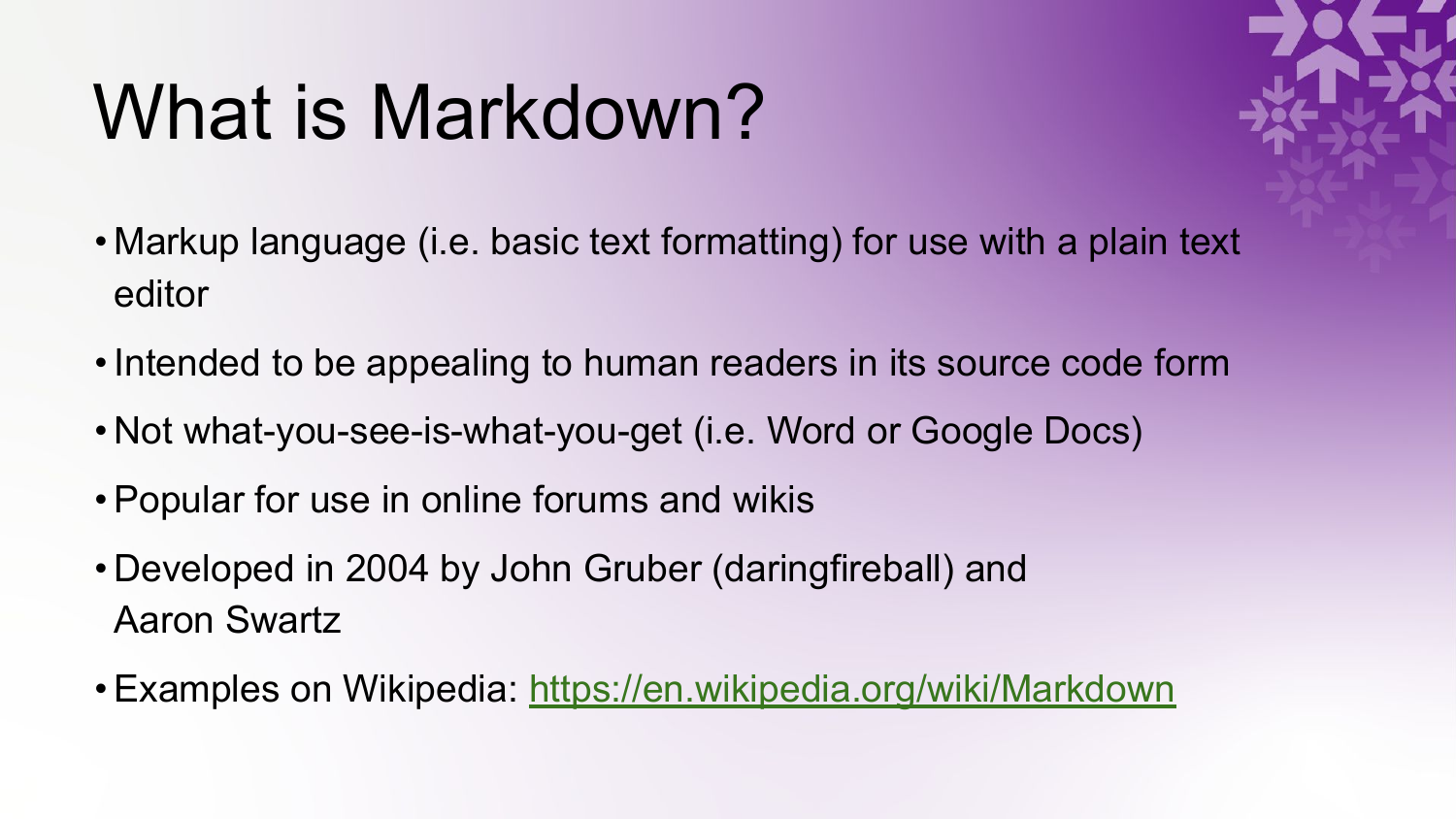## What is Git?

- •Version control system for programmers
- •Use case was intended for Linux kernel developers
- •Lots of mindshare in general use most popular version control system today
- •Works on text documents (like programs or Markdown) not suited for binary file formats such as Word or PDF.
- •Not really intended for timeline analysis of a single document, but it still works!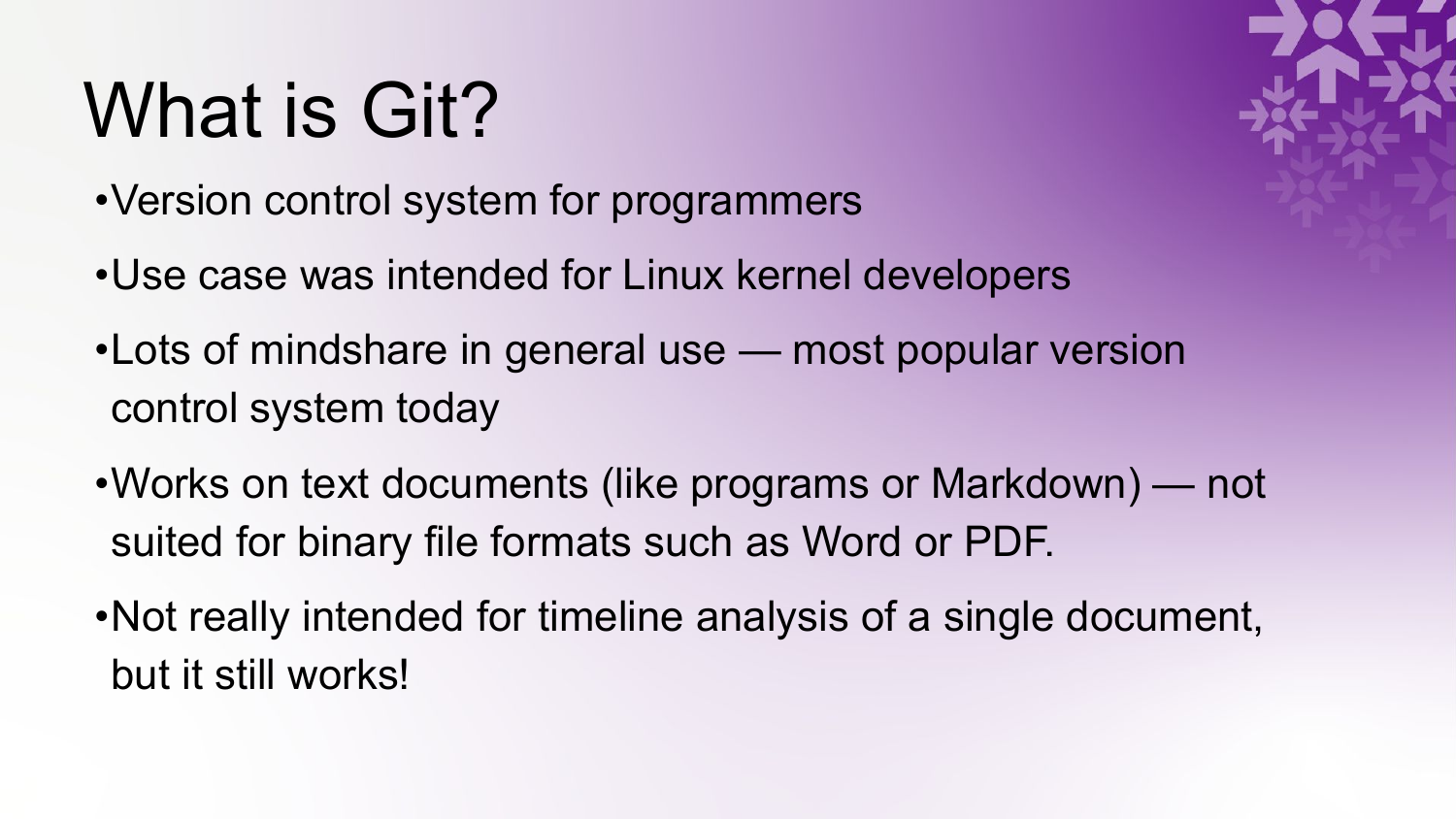#### NRPM + Markdown + Git

We can use Git to search for a section heading or a particular string being added to or subtracted from a file (in this case, there is only one file — the NRPM).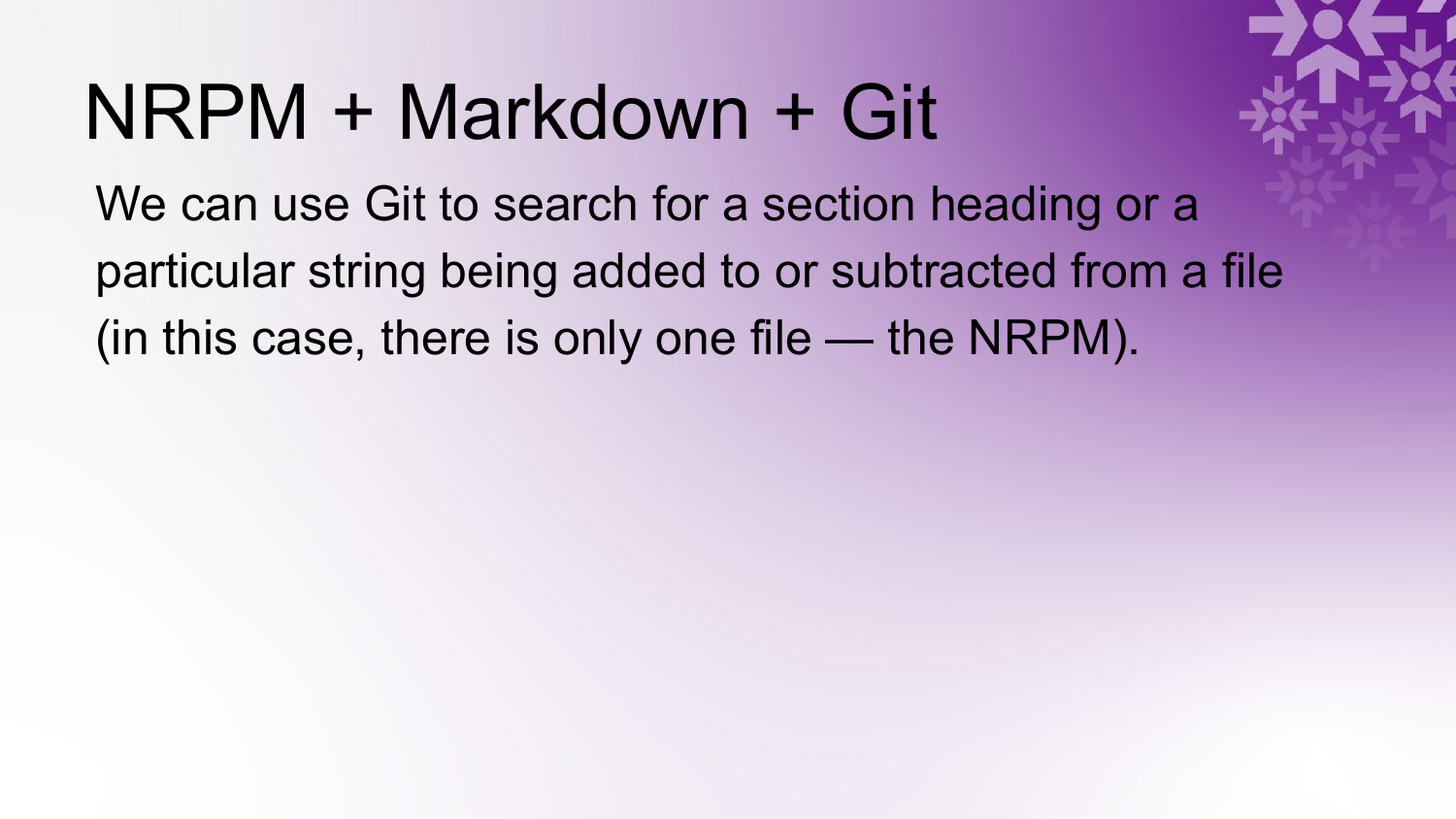# Let's play with Git and NRPM

#### **Prerequisites and assumptions:**

Because web and GUI-based Git repository explorers are varied in their features (Bitbucket is particularly lacking, unfortunately), and in the interests of making this tutorial be as cross-platform as possible, the following assumptions hold:

- •You have at least enough comfort with using a command line shell to follow a cookbook approach
- •You are running MacOS or Windows Subsystem for Linux (WSL2 Ubuntu flavor on Windows 10 or 11). If you're the kind of person who runs Linux on your laptop, you probably already have Git installed.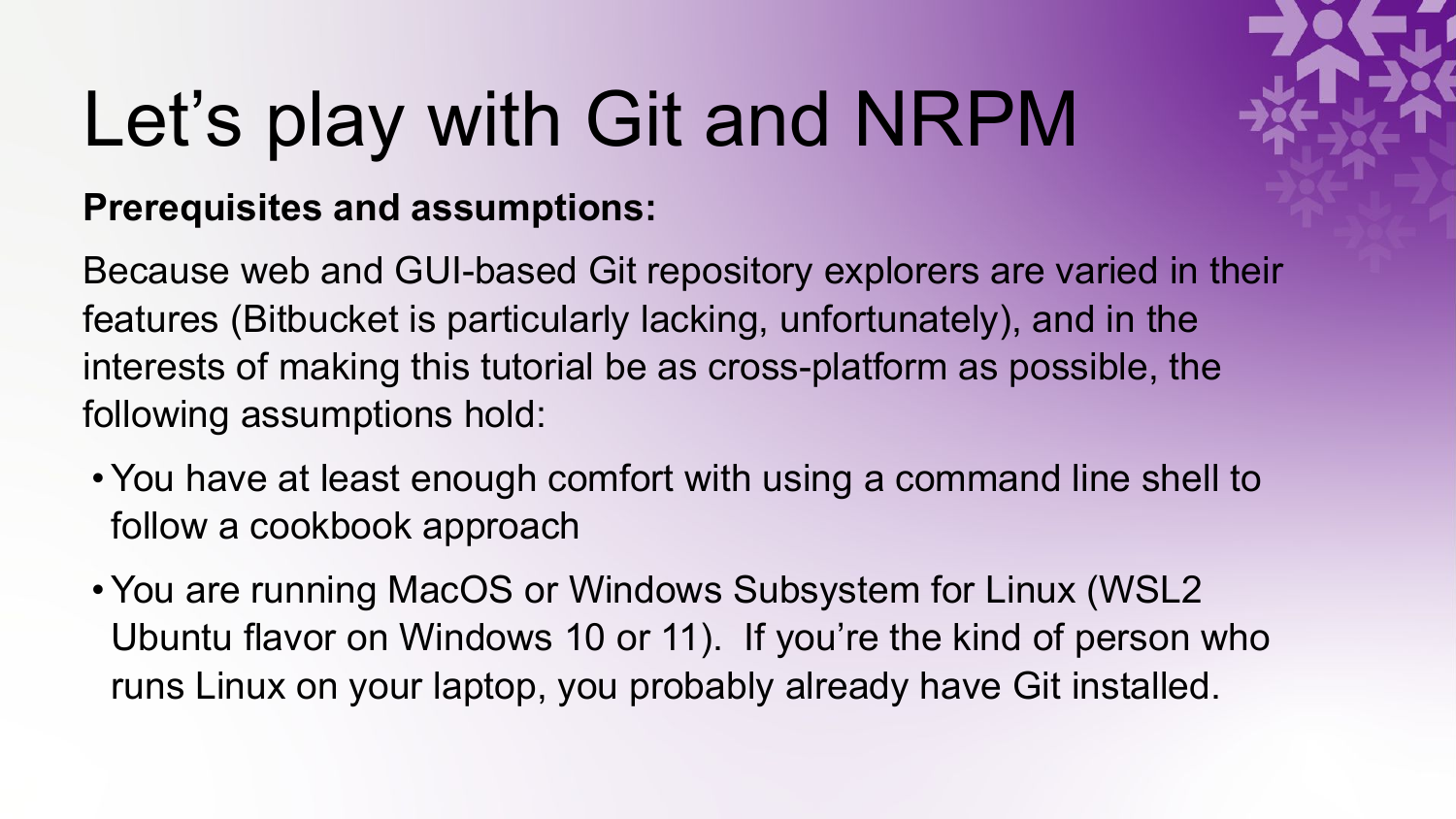#### How to install Git (Mac)

Git doesn't come installed on the Mac by default. If you don't have developer tools already installed, the quickest way to get Git installed is to open a terminal window and type:

xcode-select -–install

Follow the pop-up window to install command line tools. This is a sizeable download and takes some time to run.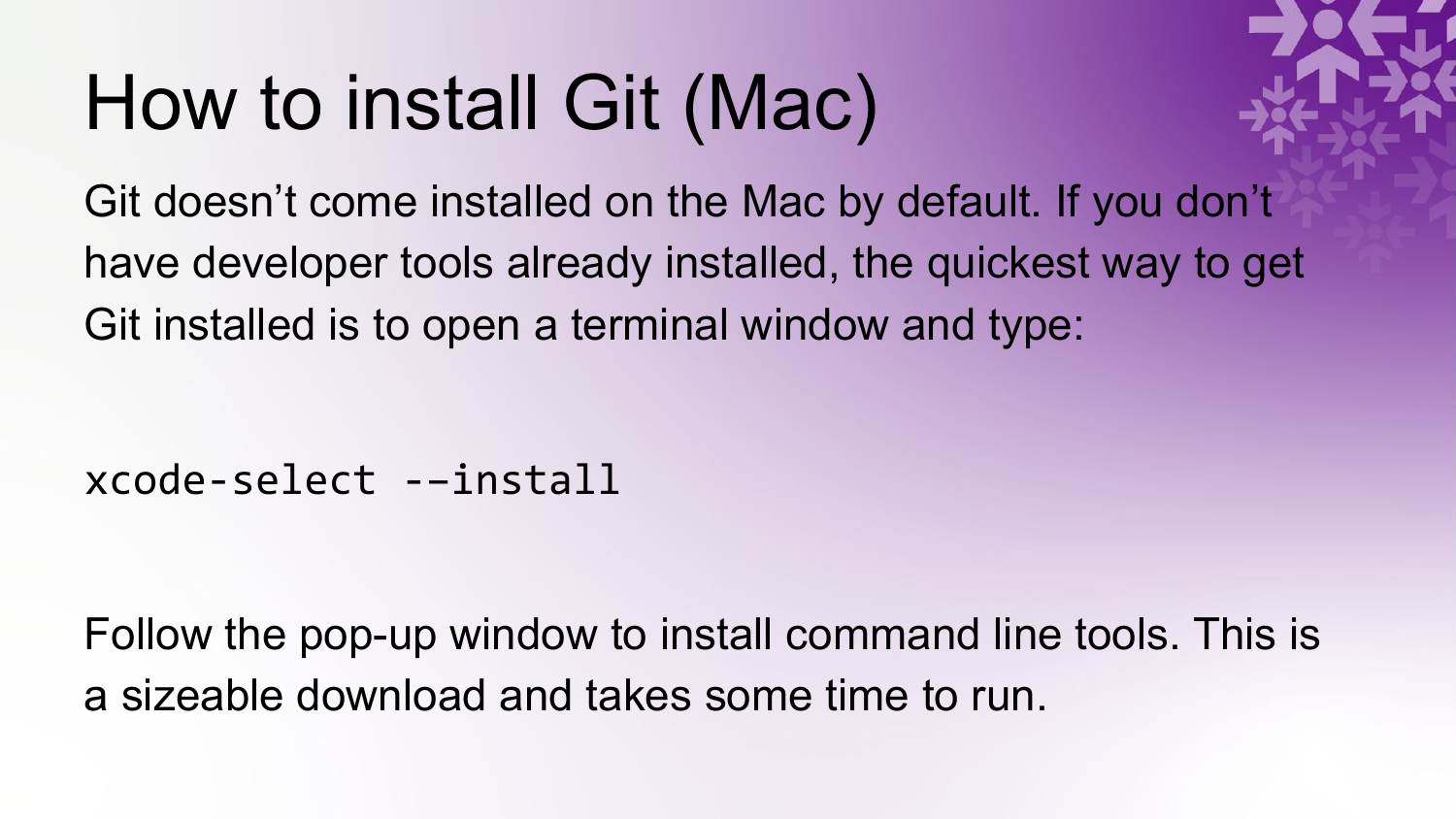# How to install git (Linux)

For Ubuntu/Debian-flavored WSL2 on Windows or for actual Linux on laptop:

sudo apt-get update apt-get install git

should do the trick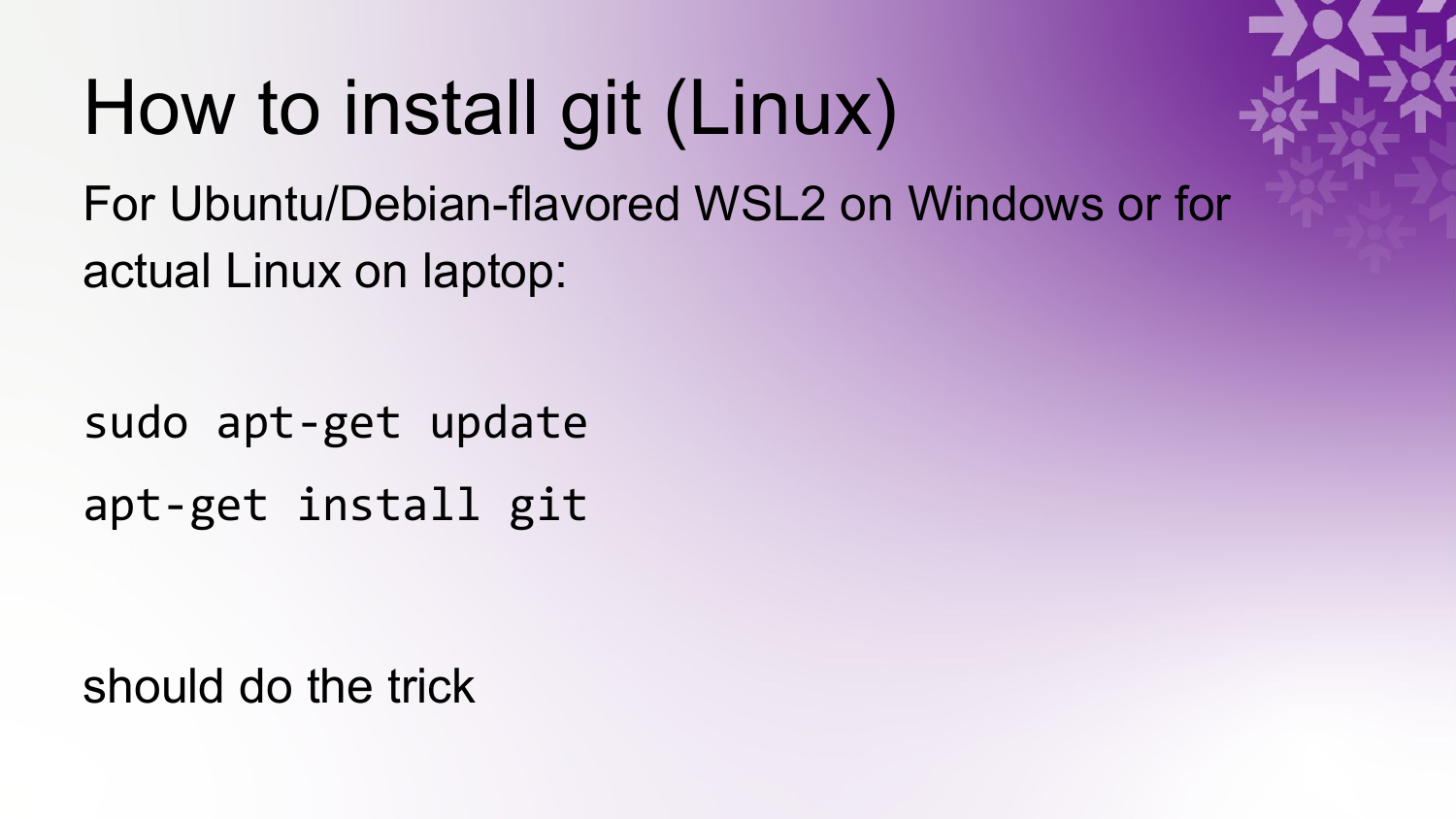#### Quick Git / NRPM tutorial

Let's see this in action with a research question:

**"We're talking about removing the Autonomous System Originations field from Whois. When did that requirement go into the NRPM?"**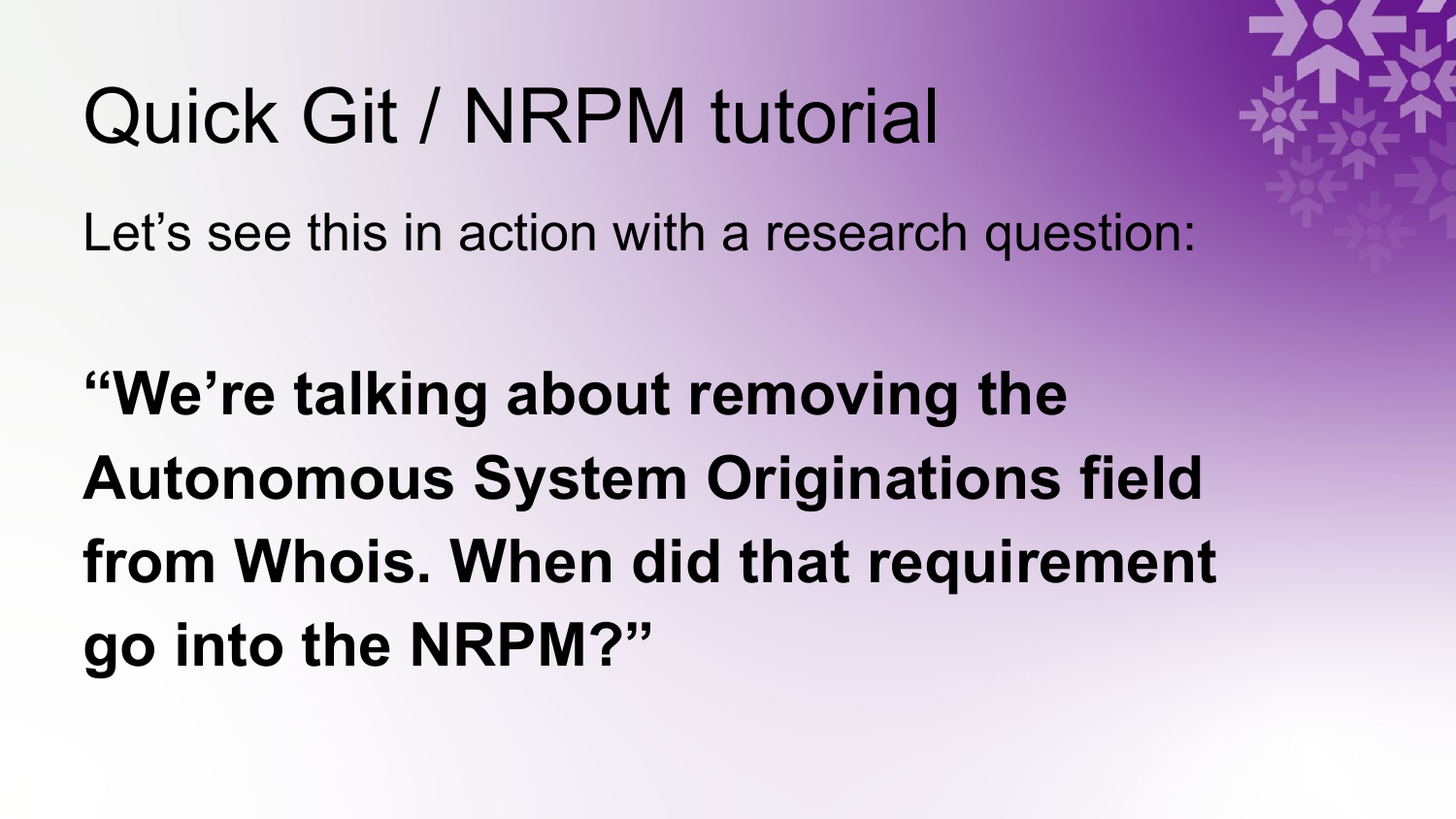## Cloning the NRPM repository

git clone <https://bitbucket.org/arin-rir/number-resource-policy-manual.git>

```
barenfang:~ rs$ cd number-resource-policy-manual
barenfang:number-resource-policy-manual rs$ ls –l
total 208
-rw-r--r-- 1 rs staff 102171 Nov 4 16:41 nrpm.md
-rw-r--r-- 1 rs staff 1280 Nov 4 16:41 readme.md
barenfang:number-resource-policy-manual rs$
```
Note that there are only two files here, the NRPM itself and a "readme" file, which by convention tells you about what's in the repo.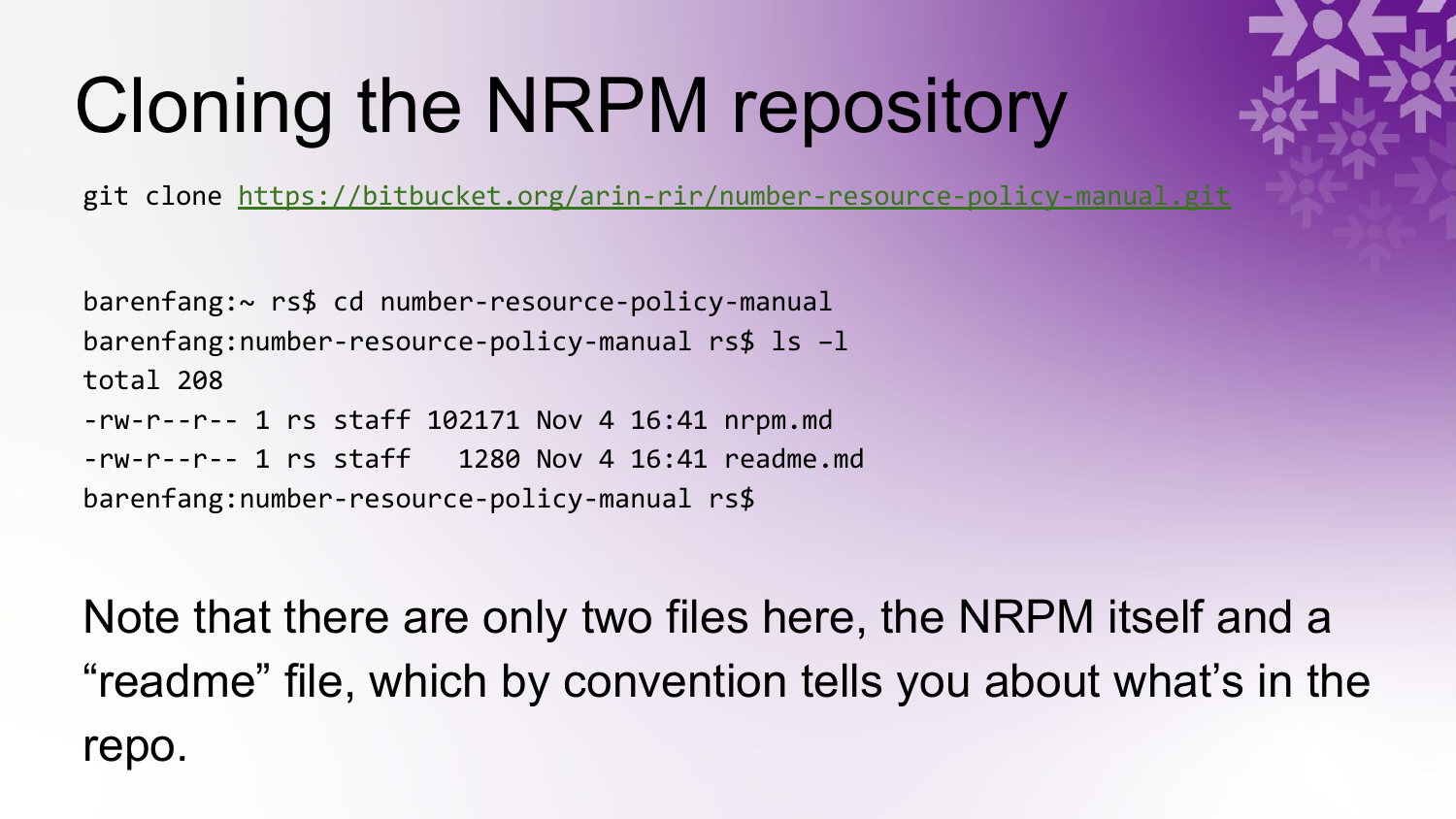#### Updating your clone

If you did your clone in the past, run

git pull

inside the NRPM directory to make sure you're up to date with the latest version.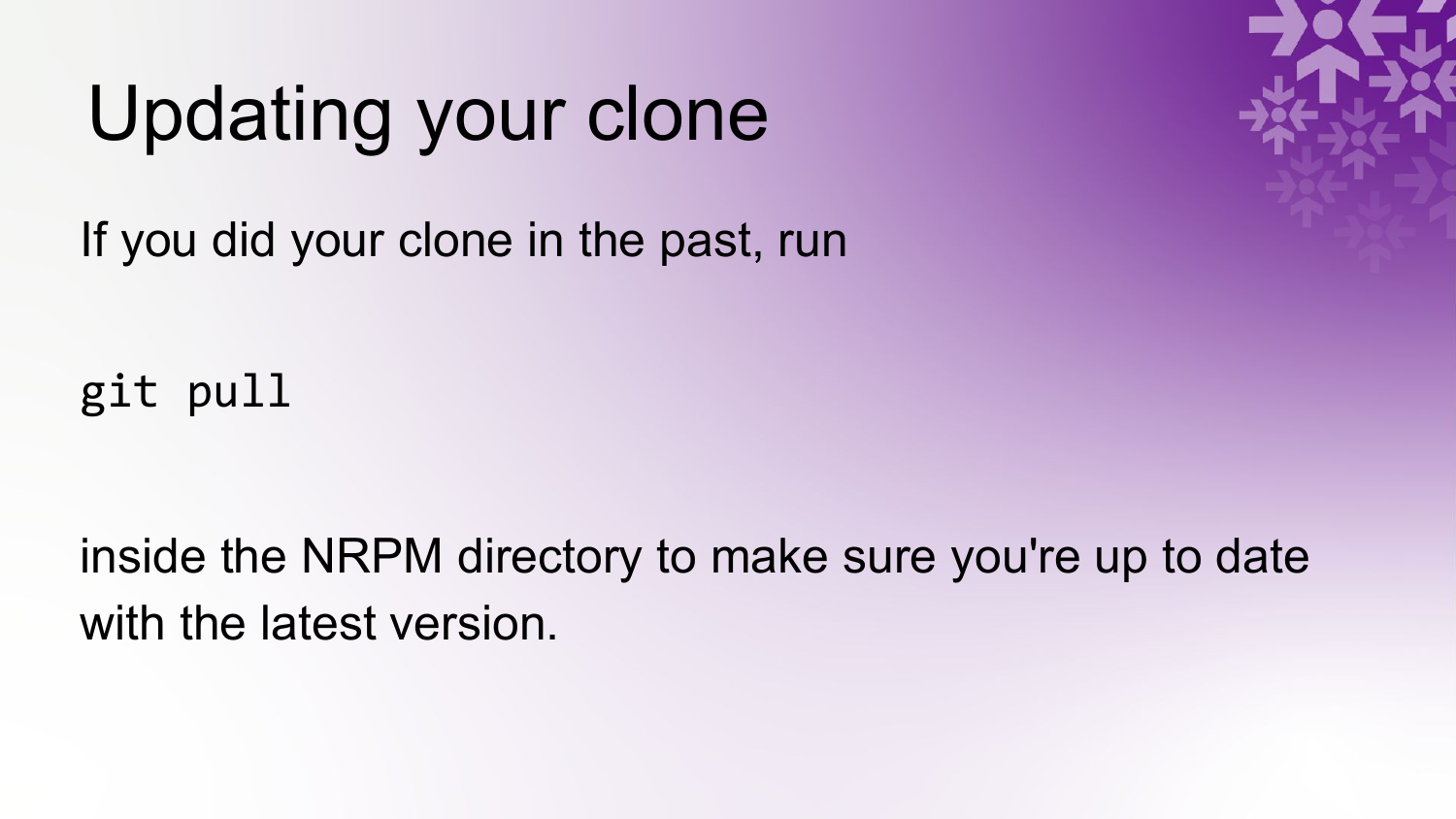#### Let's do some searching

We're going to use the git log command to search for two kinds of event:

- "string/regexp instance appears in file"
- "string/regexp instance disappears from file"

Today we are going to be working just with strings. You can find more info on regexps (regular expressions) in the advanced/protips additional slides.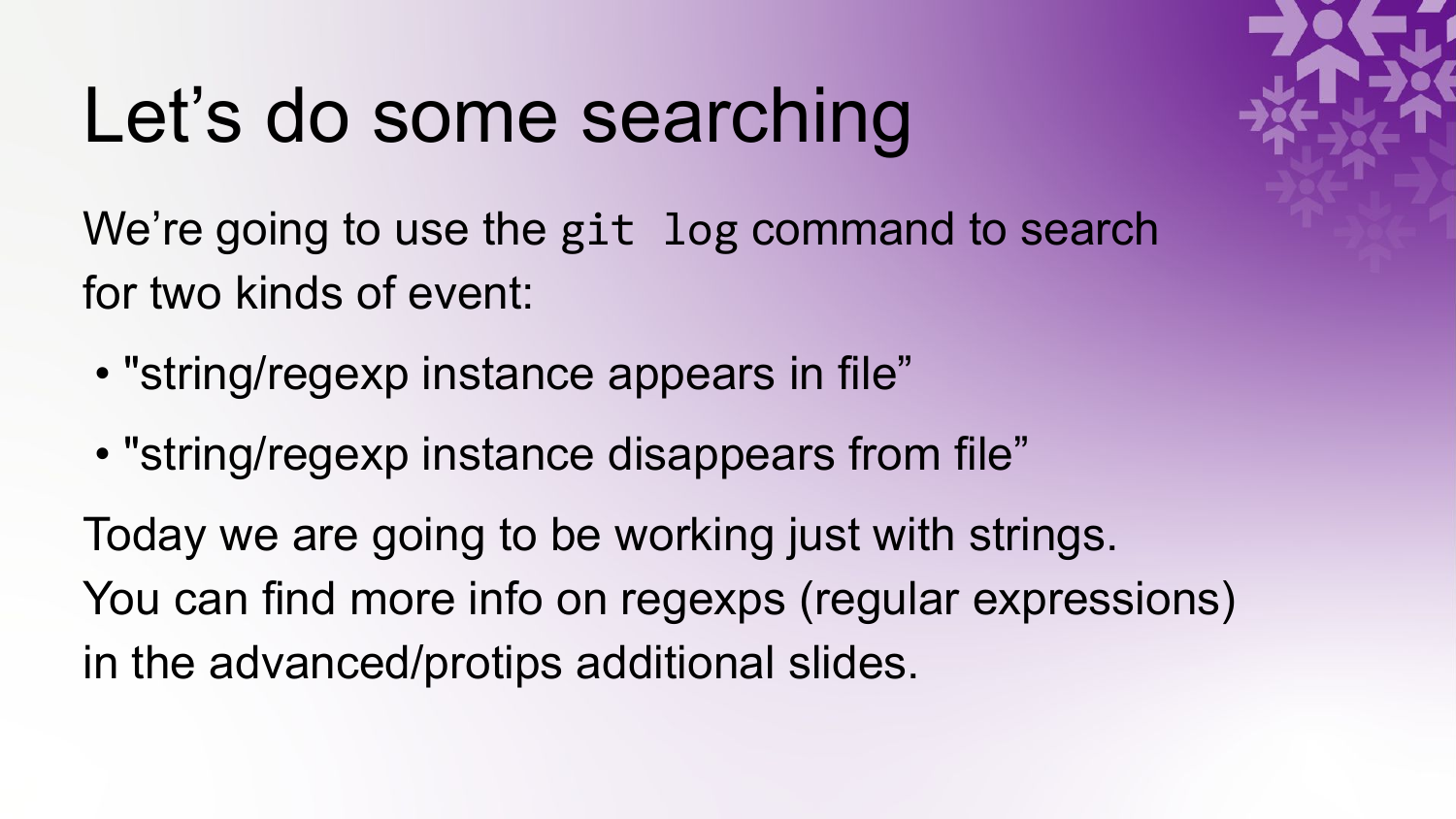#### Example Search/Results



barenfang:number-resource-policy-manual rs\$ git log -S "Autonomous System Originations" --source --all

commit 29b7162a823405d7c2dd3aea7ed3bb3e3dc079ed refs/tags/2007.1 (tag: 2007.1) Author: Sean Hopkins [sean@arin.net](mailto:sean@arin.net) Date: Wed Sep 5 09:19:42 2018 -0400

 2007.1 barenfang:number-resource-policy-manual rs\$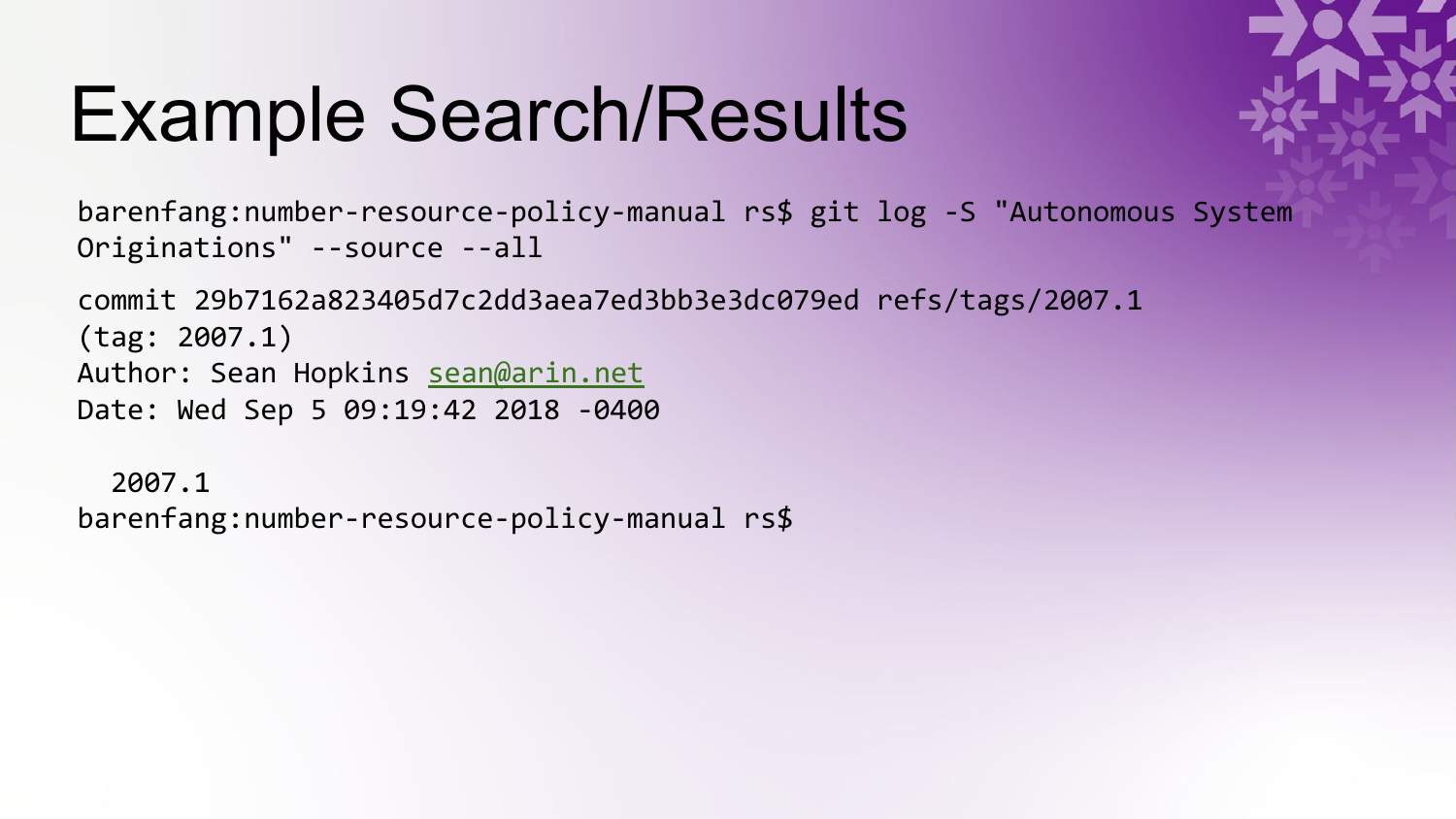#### What does this look for?

- It finds changes with that string either appearing or disappearing.
- It does *not* find changes within a section with that title!
- Remember that Git knows nothing about Markdown (or any other text formatting or programming language).
- Git knows about line by line and that's it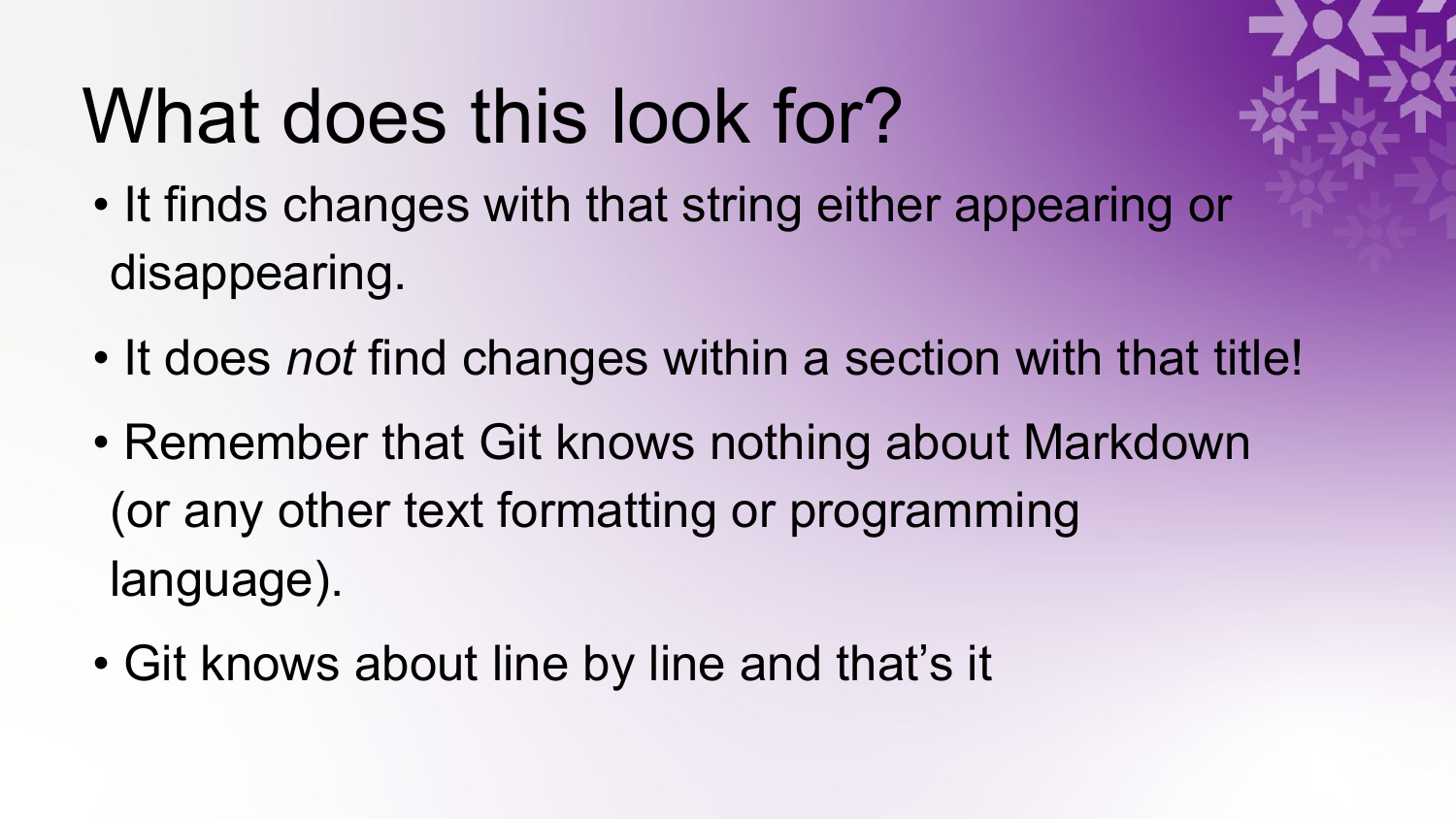#### Let's deconstruct…

barenfang:number-resourcepolicy-manual rs\$ git log -S "Autonomous System Originations" --source --all

commit 29b7162a823405d7c2dd3aea7ed3 bb3e3dc079ed refs/tags/2007.1 (tag: 2007.1) Author: Sean Hopkins [sean@arin.net](mailto:sean@arin.net) Date: Wed Sep 5 09:19:42 2018 -0400

 2007.1 barenfang:number-resourcepolicy-manual rs\$

- Date is the actual date Sean committed the text into the git repo, not the "real date when the changes were made"
- For changes that were pre-2018, these are the dates (in 2018) that Sean built the Git repo.
- For more recent dates, they are a short period of time after the Board meeting, but to-the-day correctness for commit showing when a policy went into effect should not be relied upon.
- We will use the commit identifier (long hex number after "commit") in a moment. By convention, the commit comments and tags reflect the version of the NRPM for this change (2007.1).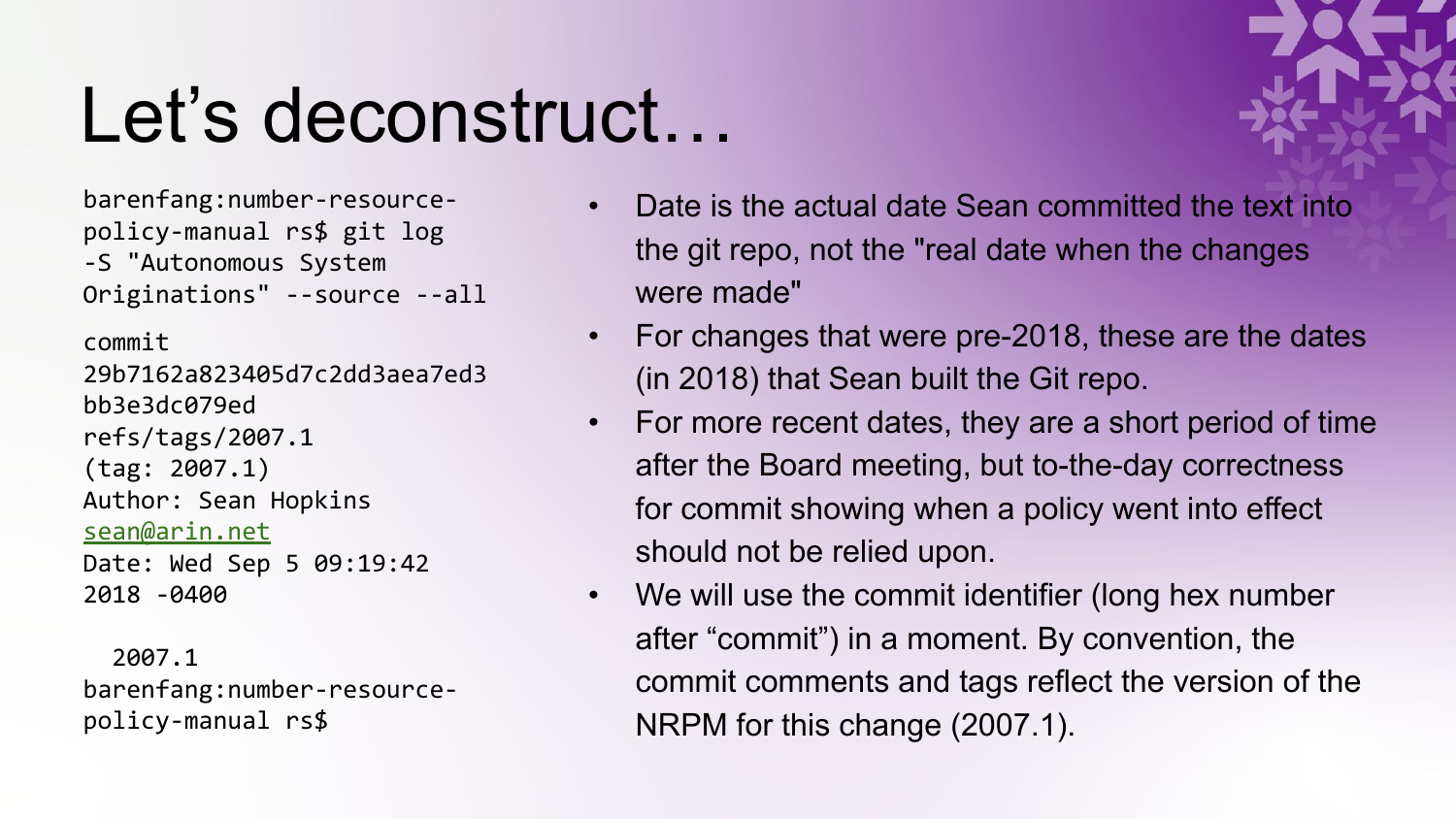#### So what changed?

git format-patch --stdout -1 29b7162a823405d7c2dd3aea7ed3bb3e3dc079ed

- •Output in "unified diff" format
- •Ancient format intended for computers
- •Still human-friendly

•Shows its age by starting its output with email headers. You can ignore these since you're not emailing them.

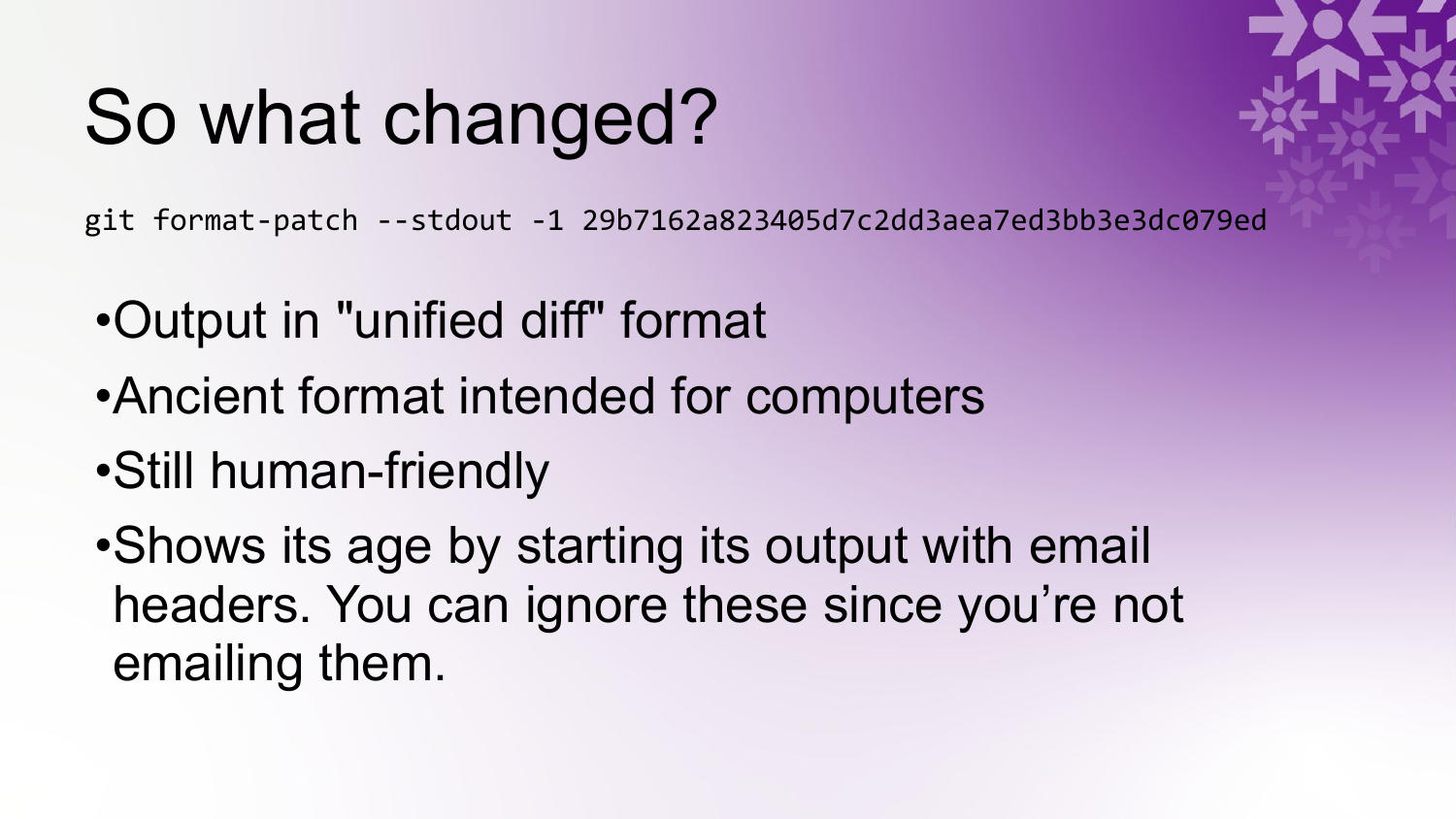#### Taxonomy



| (CI)             | Specifies a range of lines for context. Patching program<br>needs this, you can safely ignore it. |
|------------------|---------------------------------------------------------------------------------------------------|
| $- - - 0r + + +$ | Versioned filename for diff. You can safely ignore this.                                          |
| [blank space]    | Existing line surrounding changes. Useful to humans.                                              |
| $+$ Or $-$       | Line that was added $(+)$ or removed in this commit                                               |

Note that the changes are handled a line at a time; even the most trivial change to a line will result in a **+** and a **-** to show the change. It is also presented a screen at a time; hitting the spacebar will take you to the next screenful.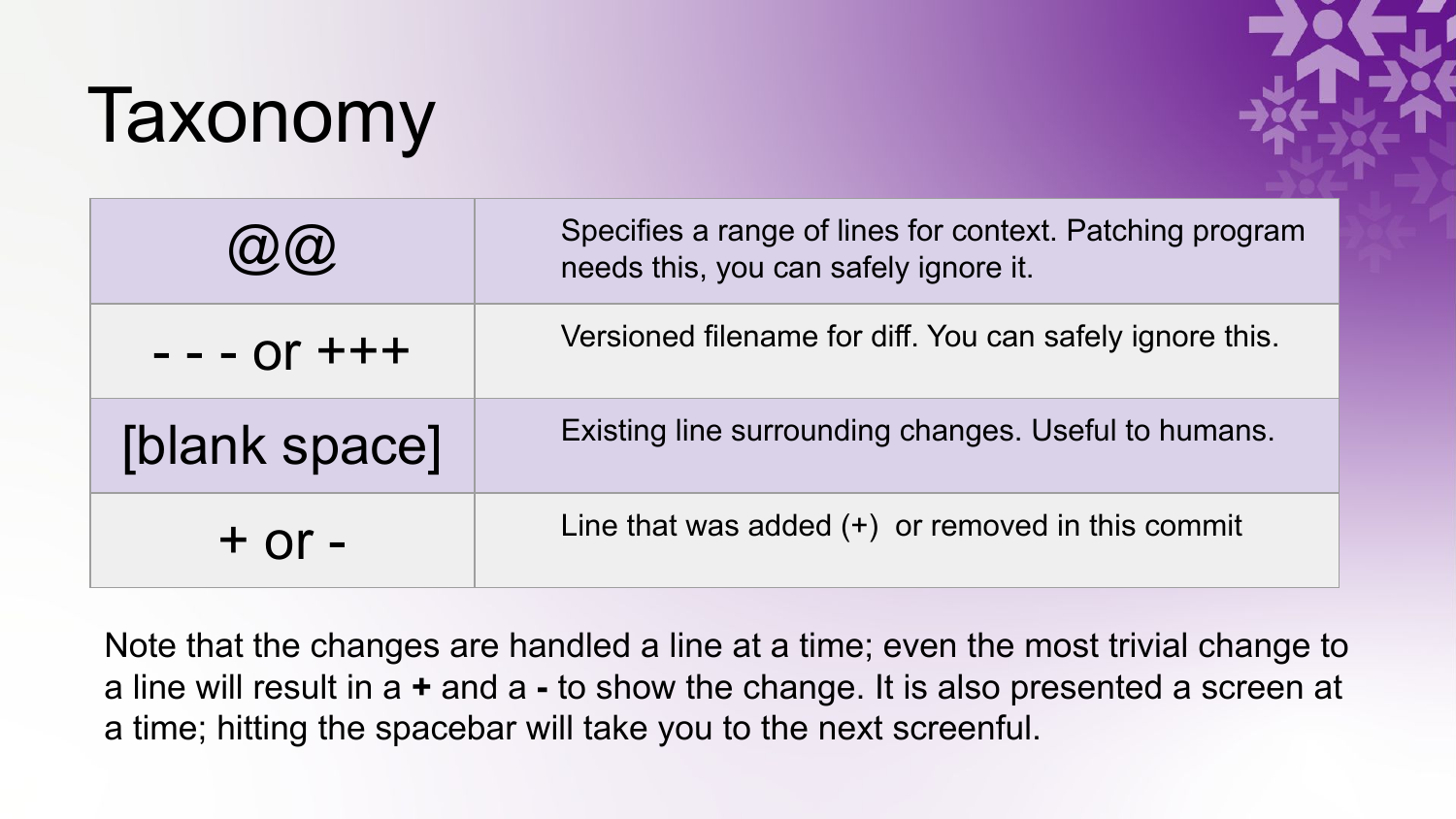#### So what changed?

barenfang:number-resource-policy-manual rs\$ git format-patch --stdout -1 29b7162a823405d7c2dd3aea7ed3bb3e3dc079ed From 29b7162a823405d7c2dd3aea7ed3bb3e3dc079ed Mon Sep 17 00:00:00 2001 From: Sean Hopkins [sean@arin.net](mailto:sean@arin.net) Date: Wed, 5 Sep 2018 09:19:42 -0400 Subject: [PATCH] 2007.1

-- nrpm.md | 40 +++++++++++++++++++++++++++++++++------- 1 file changed, 33 insertions(+), 7 deletions(-)

diff --git a/nrpm.md b/nrpm.md index 58bc5d8..01ee95a 100644 --- a/nrpm.md +++ b/nrpm.md  $@@ -1,6 +1,6 @@$ ARIN Number Resource Policy Manual

-Version 2006.3 - 20 December 2006 +Version 2007.1 - 28 March 2007

Abstract

@@ -22,6 +22,12 @@ This is ARIN's Number Resource Policy Manual (NRPM). It is available at: http:// ## 3.3. Privatizing POC Information ## 3.4. Routing Registry ### 3.4.1. Acceptable use policy +## 3.5 Autonomous System Originations +### 3.5.1 Collection +### 3.5.2 Publication +#### 3.5.2.1 Description of data +#### 3.5.2.2 Bulk publication of data +#### 3.5.2.3 Other formats # 4. IPv4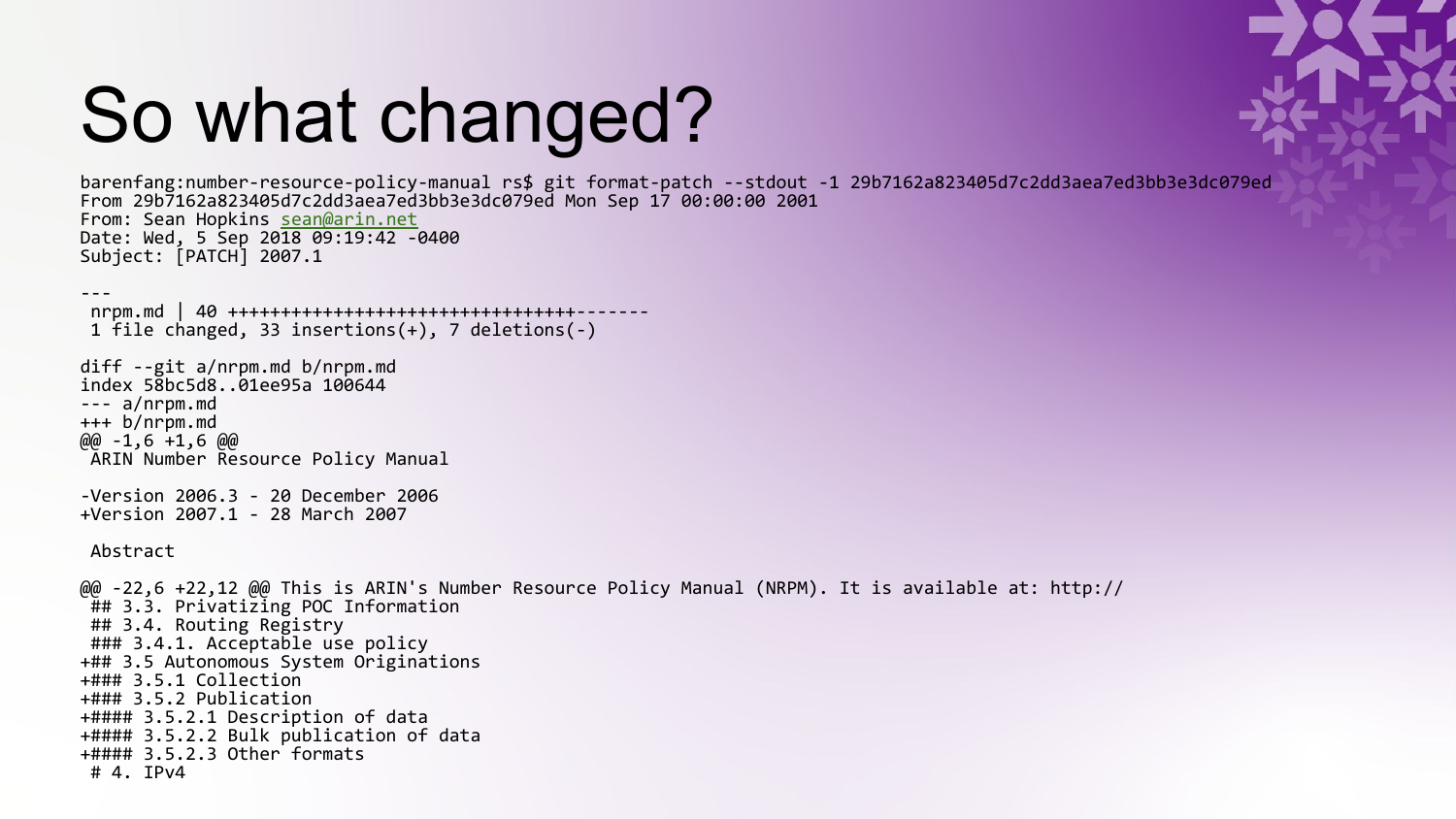#### Changes emphasized

barenfang:number-resource-policy-manual rs\$ git format-patch --stdout -1 29b7162a823405d7c2dd3aea7ed3bb3e3dc079ed From 29b7162a823405d7c2dd3aea7ed3bb3e3dc079ed Mon Sep 17 00:00:00 2001 From: Sean Hopkins [sean@arin.net](mailto:sean@arin.net) Date: Wed, 5 Sep 2018 09:19:42 -0400 Subject: [PATCH] 2007.1

-- nrpm.md | 40 +++++++++++++++++++++++++++++++++------- 1 file changed, 33 insertions(+), 7 deletions(-)

diff --git a/nrpm.md b/nrpm.md index 58bc5d8..01ee95a 100644 --- a/nrpm.md  $+++ b/n$ rpm.md  $@@ -1,6 +1,6 @@$ ARIN Number Resource Policy Manual

-Version 2006.3 - 20 December 2006 +Version 2007.1 - 28 March 2007

Abstract

@@ -22,6 +22,12 @@ This is ARIN's Number Resource Policy Manual (NRPM). It is available at: http:// ## 3.3. Privatizing POC Information ## 3.4. Routing Registry ### 3.4.1. Acceptable use policy +## 3.5 Autonomous System Originations +### 3.5.1 Collection +### 3.5.2 Publication +#### 3.5.2.1 Description of data +#### 3.5.2.2 Bulk publication of data +#### 3.5.2.3 Other formats # 4. IPv4

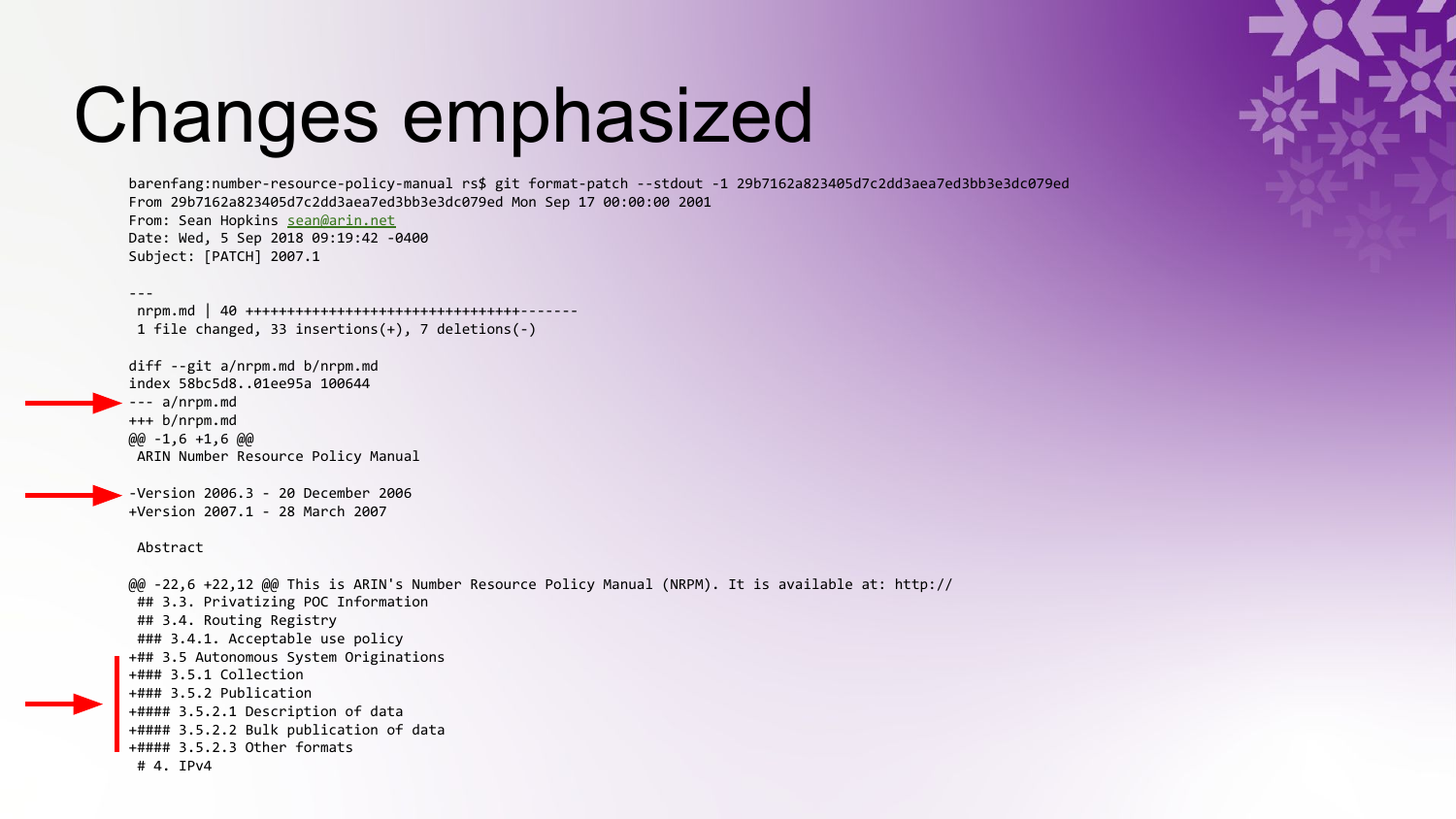## Looking for Board action



Now that we know when the changes were made, we can go looking for Board minutes, which will likely tell us what proposal resulted in the changes:

<https://www.arin.net/about/welcome/board/meetings/>

Pre-2019 in the vault:

[https://www.arin.net/vault/about\\_us/bot/index.html](https://www.arin.net/vault/about_us/bot/index.html)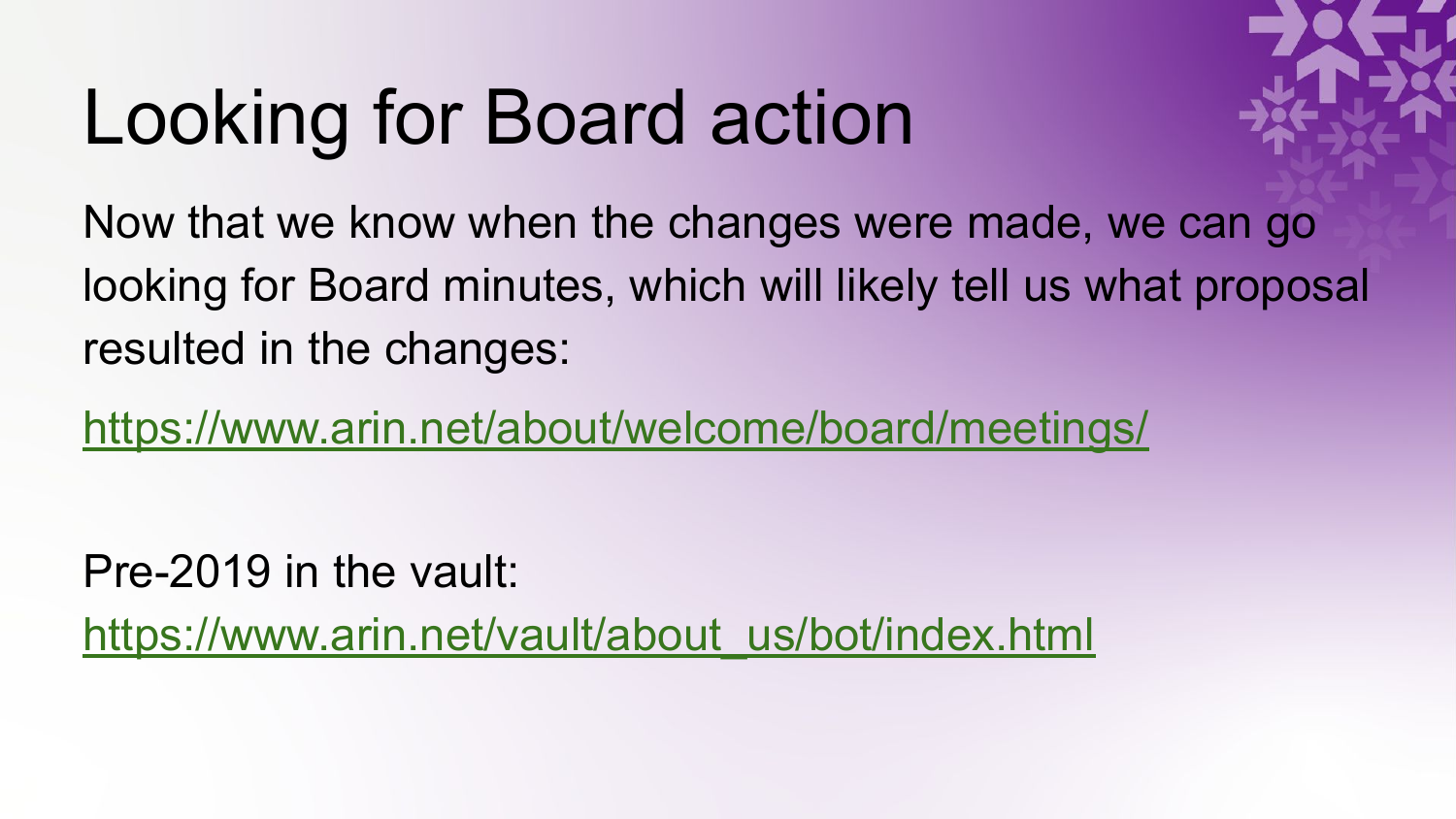## Policy Proposals and Drafts

Indices at:

<https://www.arin.net/participate/policy/proposals/> [https://www.arin.net/participate/policy/drafts/](https://www.arin.net/participate/policy/proposals/)

Note that drafts above lists prop-numbers and that one must expand to show draft numbers

*We should make a request for ARIN staff to modify the presentation on the website so that it's all expanded and trivially searchable with browser search.*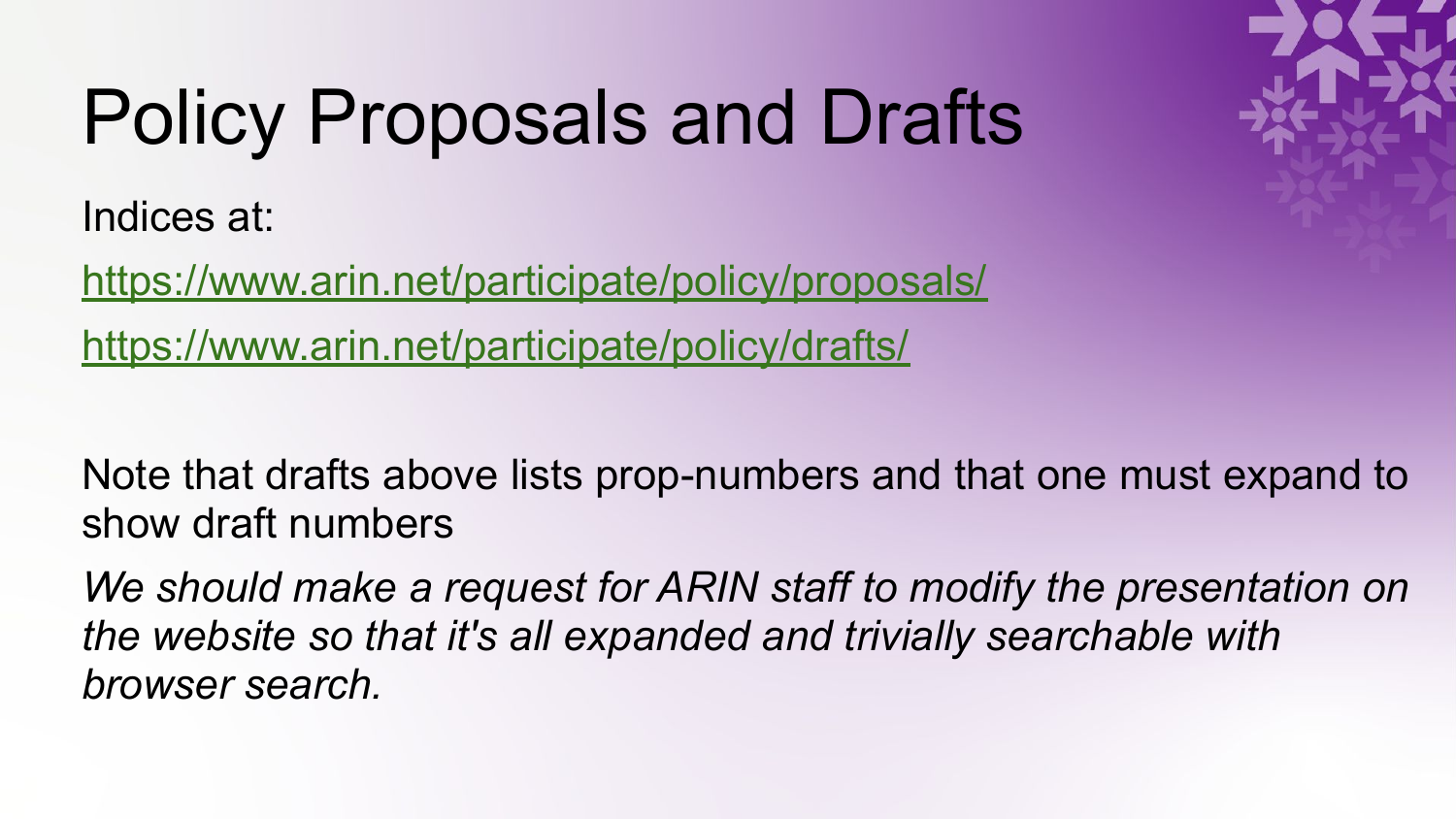#### …or just use a search engine

It turns out that "Autonomous System Originations" was a result of 2006-3.

A Google search for "arin 2006-3" will find slide decks from ARIN meetings.

Likewise, a search for "inurl:lists.arin.net 2006-3" will find mailing list discussions.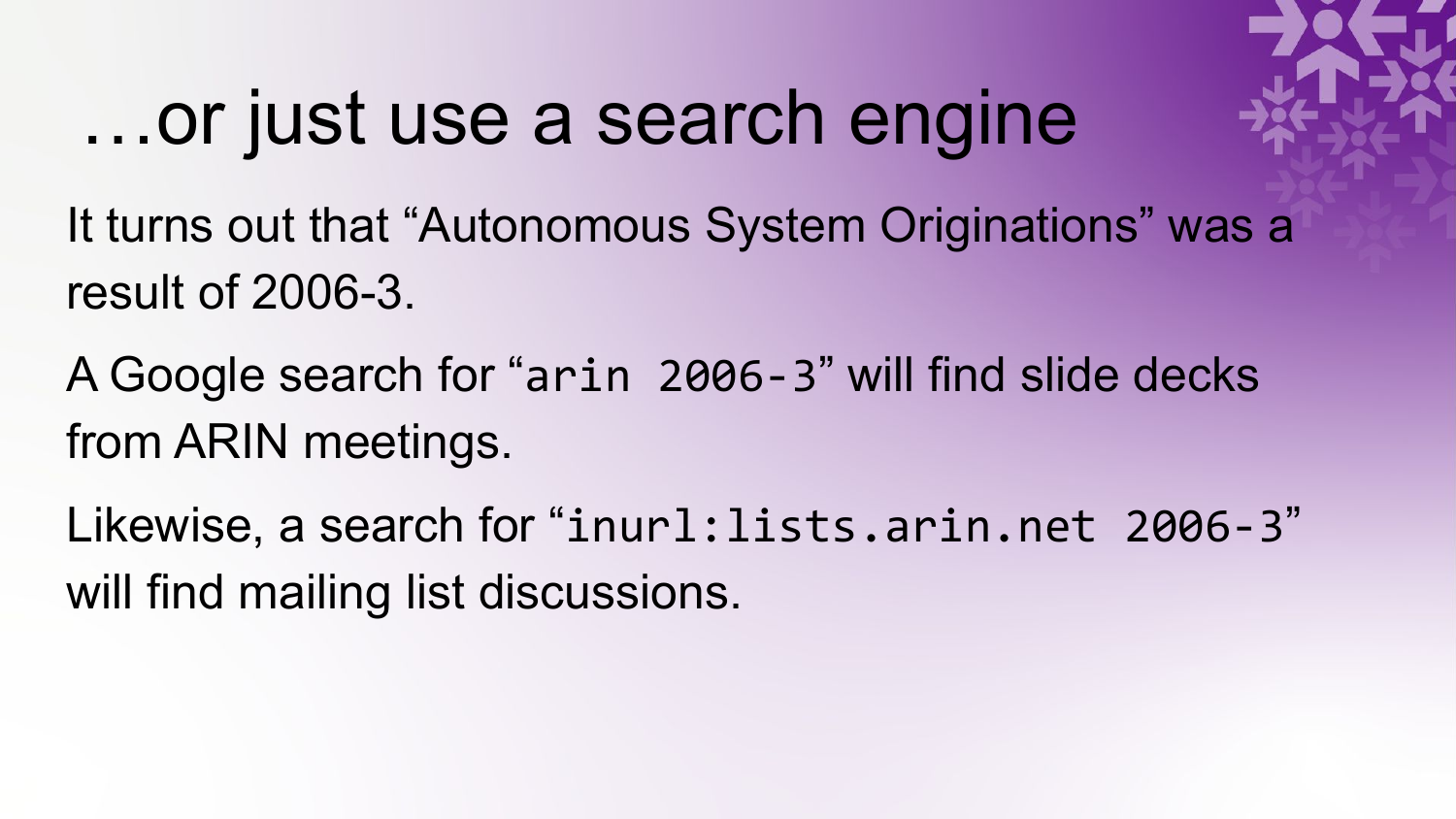#### Review presentations / mail

A lot of insight can be gained as to what problem was being solved by reviewing slide decks and email threads on the Public Policy Mailing List, etc.

These can inform current discussions and offer insight as to what problems policy authors were attempting to solve years before.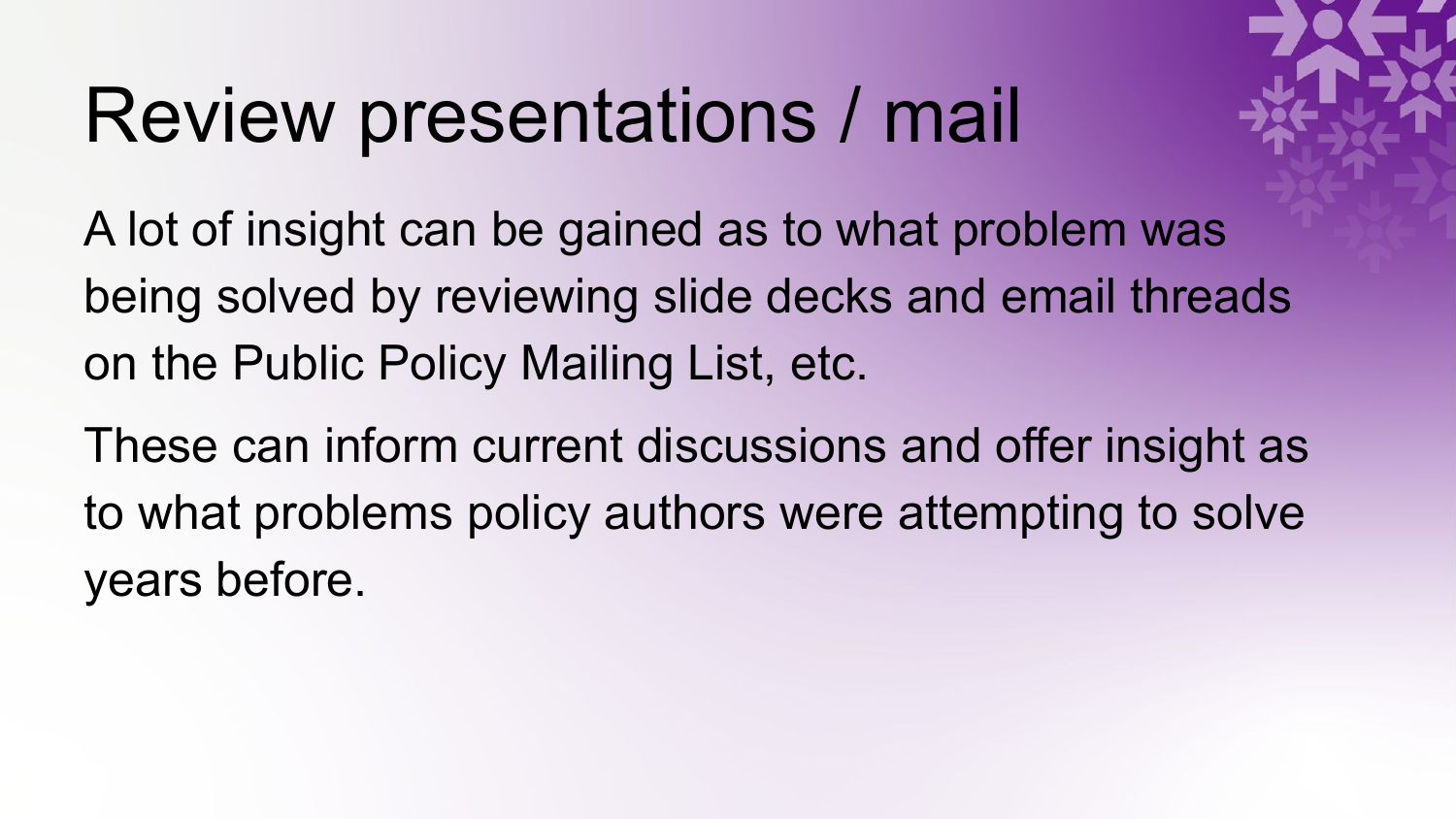

#### Thanks!

Any Questions?

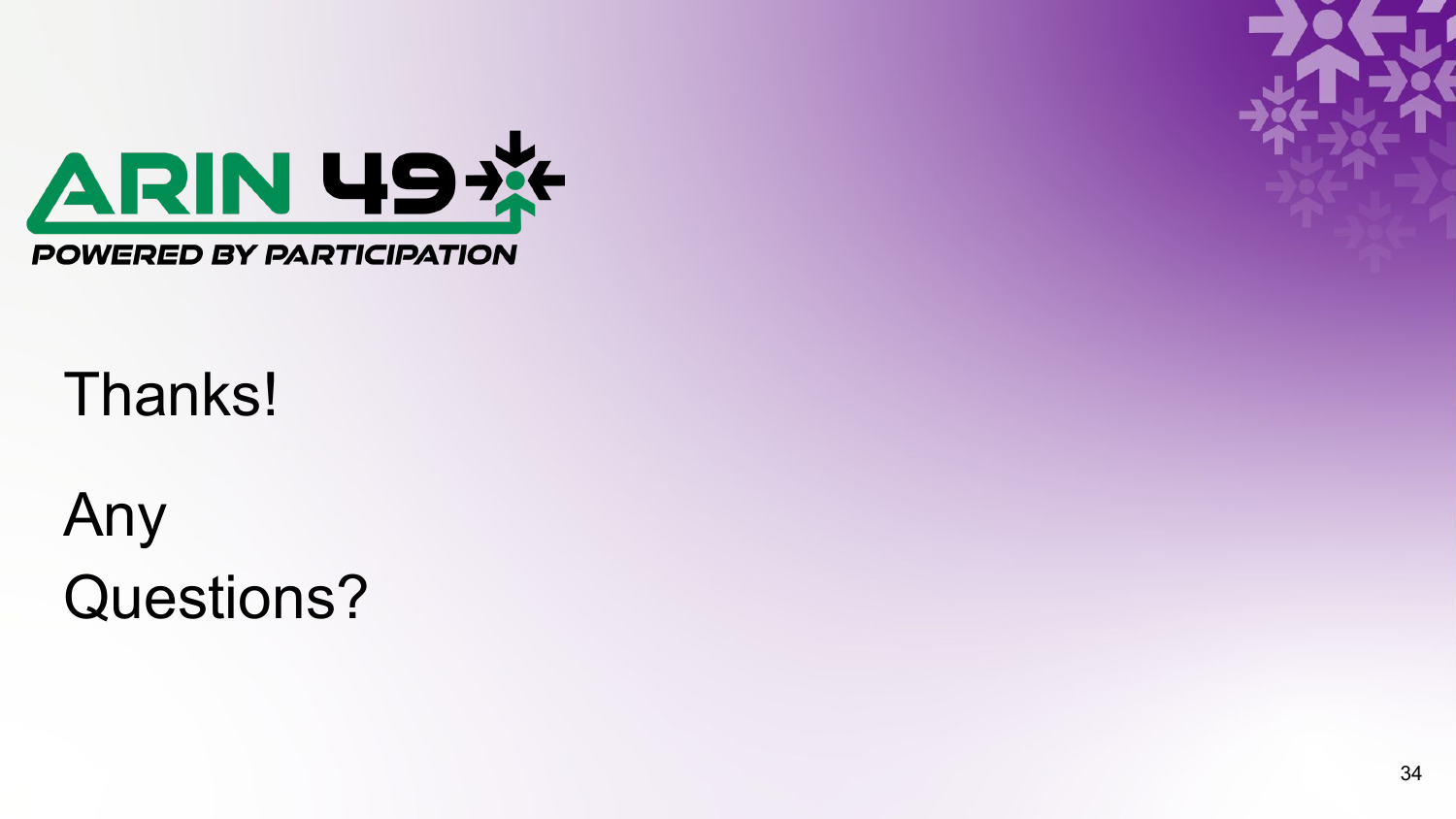PROTIP SLIDES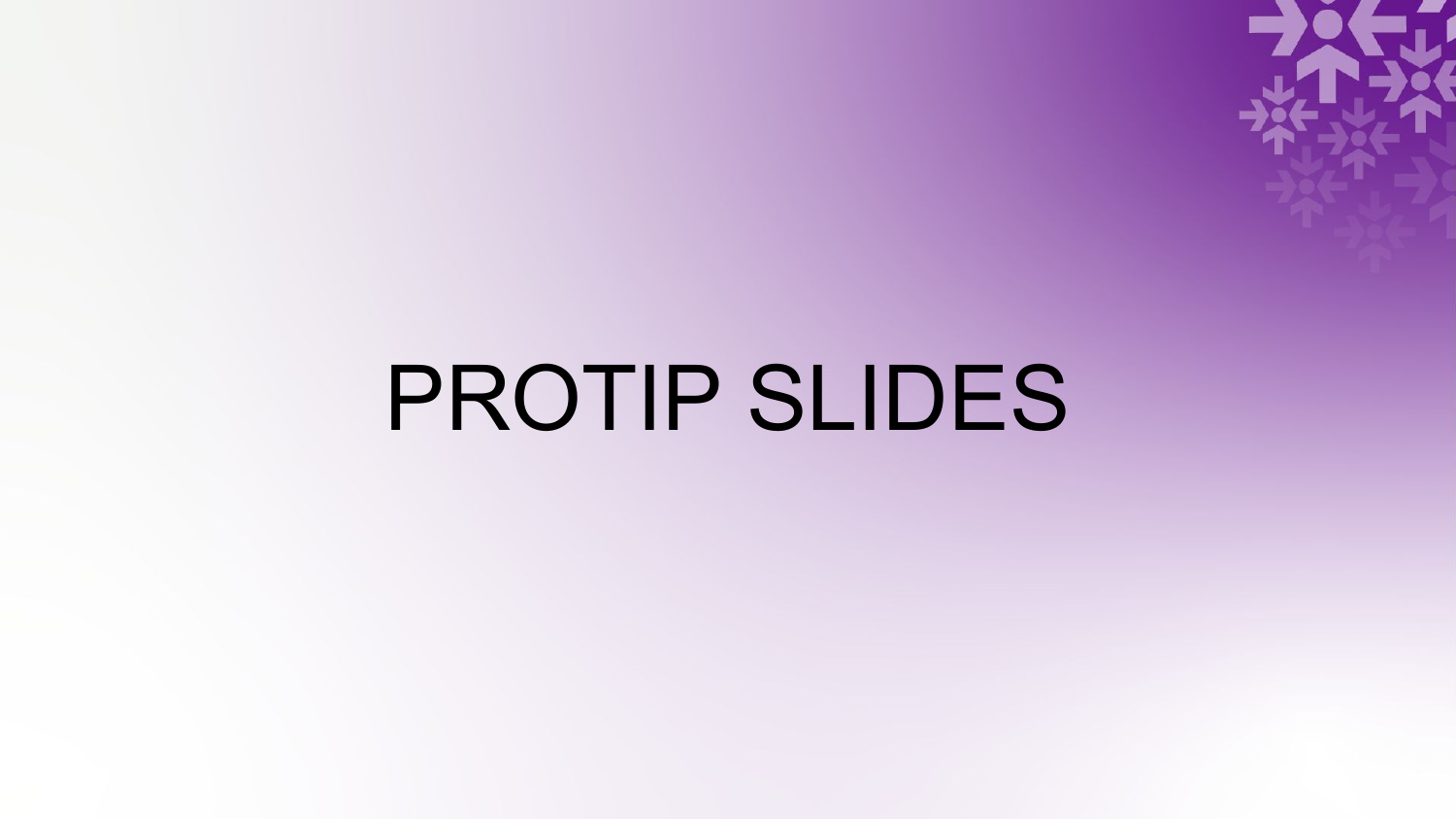#### Regular Expressions



#### **use -G instead of -S to search for a regular expression (if that's what you want):**

barenfang:number-resource-policy-manual rs\$ git log -G '^## 8.3' --source –all commit f5000b23854b4641631e6915cfb4322a386598dc refs/tags/2019.1 (tag: 2019.1) Author: Sean Hopkins [sean@arin.net](mailto:sean@arin.net) Date: Thu Mar 7 11:20:49 2019 -0500 2019.1

commit c9aa2d768b48cc3d75c1530ad28f4b4e0d176915 refs/tags/2012.3 (tag: 2012.3) Author: Sean Hopkins [sean@arin.net](mailto:sean@arin.net) Date: Wed Sep 5 09:28:33 2018 -0400 2012.3